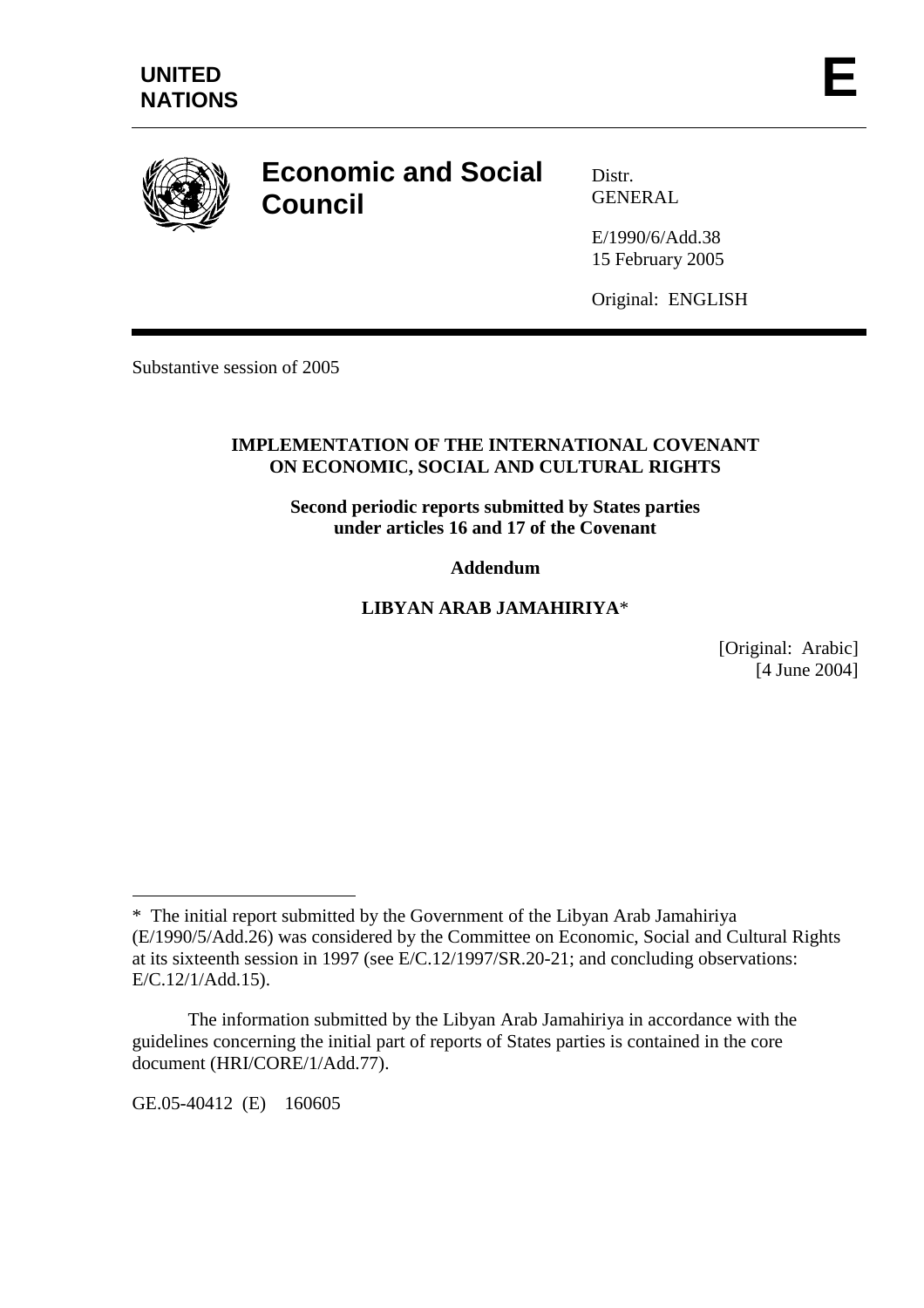## **CONTENTS**

|                |                                                                   | Paragraphs  | Page           |
|----------------|-------------------------------------------------------------------|-------------|----------------|
|                |                                                                   | $1 - 4$     | 3              |
| $\mathbf{I}$ . |                                                                   | $5 - 11$    | 3              |
|                | A.                                                                | 5           | 3              |
|                | <b>B.</b>                                                         | 6           | $\overline{4}$ |
|                | C.                                                                | $7 - 11$    | 4              |
| II.            |                                                                   | $12 - 145$  | 6              |
|                |                                                                   | 12          | 6              |
|                | Article 2 - Rights of citizens and non-citizens                   | 13          | 6              |
|                |                                                                   | 14          | 7              |
|                | Article 4 - Enjoyment of all fundamental rights                   | $15 - 16$   | 7              |
|                | Article 5 - Primacy of the rule of international law              | 17          | 7              |
|                |                                                                   | $18 - 21$   | 7              |
|                |                                                                   | $22 - 29$   | 9              |
|                | Article 8 - Right to form trade unions and trade union            | $30 - 33$   | 10             |
|                |                                                                   | $34 - 44$   | 11             |
|                | Article 10 - Right to protection of the family and of mothers     | $45 - 52$   | 13             |
|                | Article 11 - Right to food, clothing and housing (the right to an | $53 - 84$   | 15             |
|                | Article 12 - Right to the enjoyment of the highest attainable     | $85 - 118$  | 22             |
|                |                                                                   | 119         | 30             |
|                |                                                                   | 120         | 30             |
|                |                                                                   | $121 - 145$ | 30             |
|                |                                                                   |             | 36             |
|                |                                                                   |             | 37             |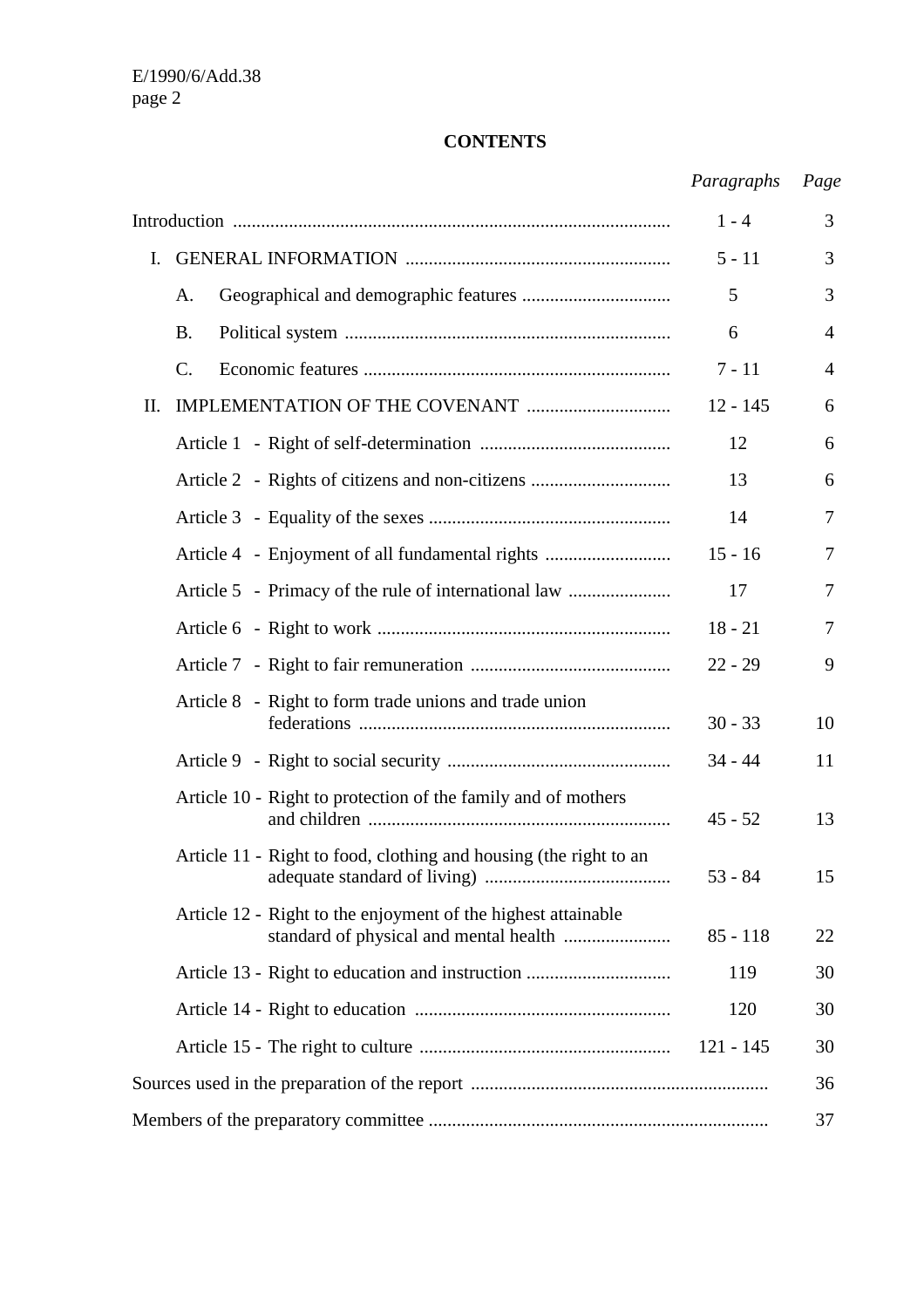#### **Introduction**

1. The International Covenant on Economic, Social and Cultural Rights was adopted by the General Assembly of the United Nations on 16 December 1966 and entered into force on 3 January 1976. The Great Libyan Arab Jamahiriya acceded to the Covenant on 15 May 1970.

2. In accordance with paragraph 1, article 16, of the Covenant, the Libyan Arab Jamahiriya has already submitted reports on the implementation of articles 6, 9, 11, 12, 13 and 15 (see documents E/1982/3/Add.6 and 25, E/1983/WG.1/SR.16-17, E/1990/5/Add.26, and E/C.12/1997/SR.20 and 26).

3. The present report, which contains Libya's second and third periodic reports, was prepared in conformity with article 16 of the Covenant. It consists of two parts. The first outlines the geographical and demographic features of the Libyan Arab Jamahiriya, reviews the general state of the economy, including data on its principal sectors and its total and per capita Gross Domestic Product (GDP), and briefly describes the country's political system and the legislative, executive and judicial powers of government. The second part details the measures that the Jamahiriya has taken to implement various articles of the Covenant, beginning with article 1 (the right of self-determination) and ending with article 15 (cultural rights).

4. The present report was prepared by a committee of experts, which made sure to include all available information on the measures taken by the Jamahiriya to implement the Covenant and to set out that information in accordance with the guidelines set forth in document HR/PUB/1991/1 and those issued by the Committee on Economic, Social and Cultural Rights in document E/C.12/1991/1.

# **I. GENERAL INFORMATION**

## **A. Geographical and demographic features**

5. Further to the information contained in the initial report of the Libyan Arab Jamahiriya on the implementation of the International Covenant on Economic, Social and Cultural Rights (E/1990/5/Add.26), concerning the country's geographical, ethnic, linguistic, demographic and religious features, we should like to add the following data:

 (a) The total population amounted to 5,484,426 inhabitants in 2002, as compared with a figure of 2,939,000 in 1977;**<sup>1</sup> <sup>2</sup>**

 (b) The population is entirely Muslim and everyone speaks Arabic, the official language of the State;

 (c) The population density rate, which averages 3.1 persons per square kilometre, is 615.9 persons per square kilometre in urban centres.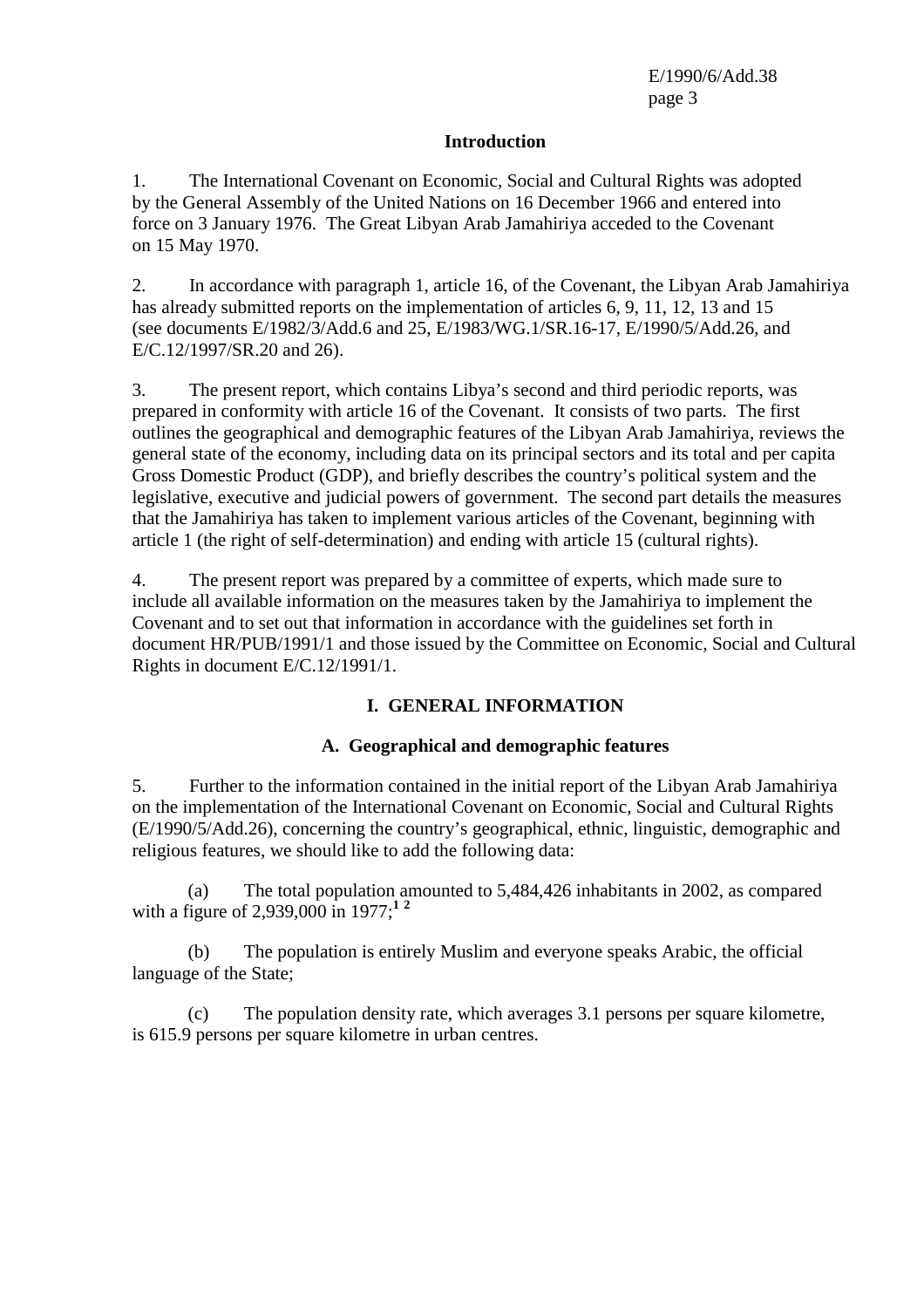## **B. Political system**

6. The political system of the Great Jamahiriya is analysed in the above-mentioned initial report, which contains a brief description of the State's history, political structure and system of government and of the organization of the legislative, executive and judicial powers.

## **C. Economic features**

7. The following data may be added to the information contained in the initial report:

 (a) Libya's economic policy is geared towards the realization of two interrelated goals: the promotion of social welfare and the stimulation of production;

 (b) GDP at current prices rose from 2,244.2 million Libyan dinars (LD) in 1973 to LD 17,620.2 million in 2000;

 (c) Public receipts, which are largely derived from oil exports, amount to LD 3,348.1 million;

 (d) The physical and social infrastructure of the national economy has been developed;

(e) A national industrial base has been constructed;

 (f) In 2000, the contribution to GDP at current prices made by different sectors was 37.8 per cent for the oil industry; 8.1 per cent for agriculture, forestry and fishery; 1.8 per cent for mining and quarrying; 5.5 per cent for transformation industries; 1.7 per cent for electricity, gas and water; 6.2 per cent for construction; 9.5 per cent for commerce, catering and hotels; 7.2 per cent for transport, warehousing and communications; 2 per cent for insurance and business services; 2.7 per cent for housing; 7.1 per cent for public services (excluding education and health); 5.2 per cent for educational services; 2.9 per cent for health services; and 2.3 per cent for other services;

 (g) GDP per capita rose from LD 2,416 in 1998 to LD 2,433 in 1999, an increase of 7 per cent. By 2000, it had risen to LD 2,852, an increase of 419 dinars or 17 per cent. If one looks at the breakdown of GDP according to the contributions made by the petroleum and non-petroleum sectors, one can see that 37.8 per cent of GDP comes from oil and gas and 62.8 per cent from other economic activities;

 (h) The Libyan economy has been subjected to an embargo on technology imports since the mid-1980s, which has made it more difficult to supply the industrial sector with modern and advanced technologies;

 (i) The Treasury is the main source of funding for most economic and development activities. However, the public sector has been unable to achieve consistency and sustainability because of a number of factors, including:

- − The oil crisis and oil price fluctuations; and
- − The fall in Treasury receipts from domestic sources.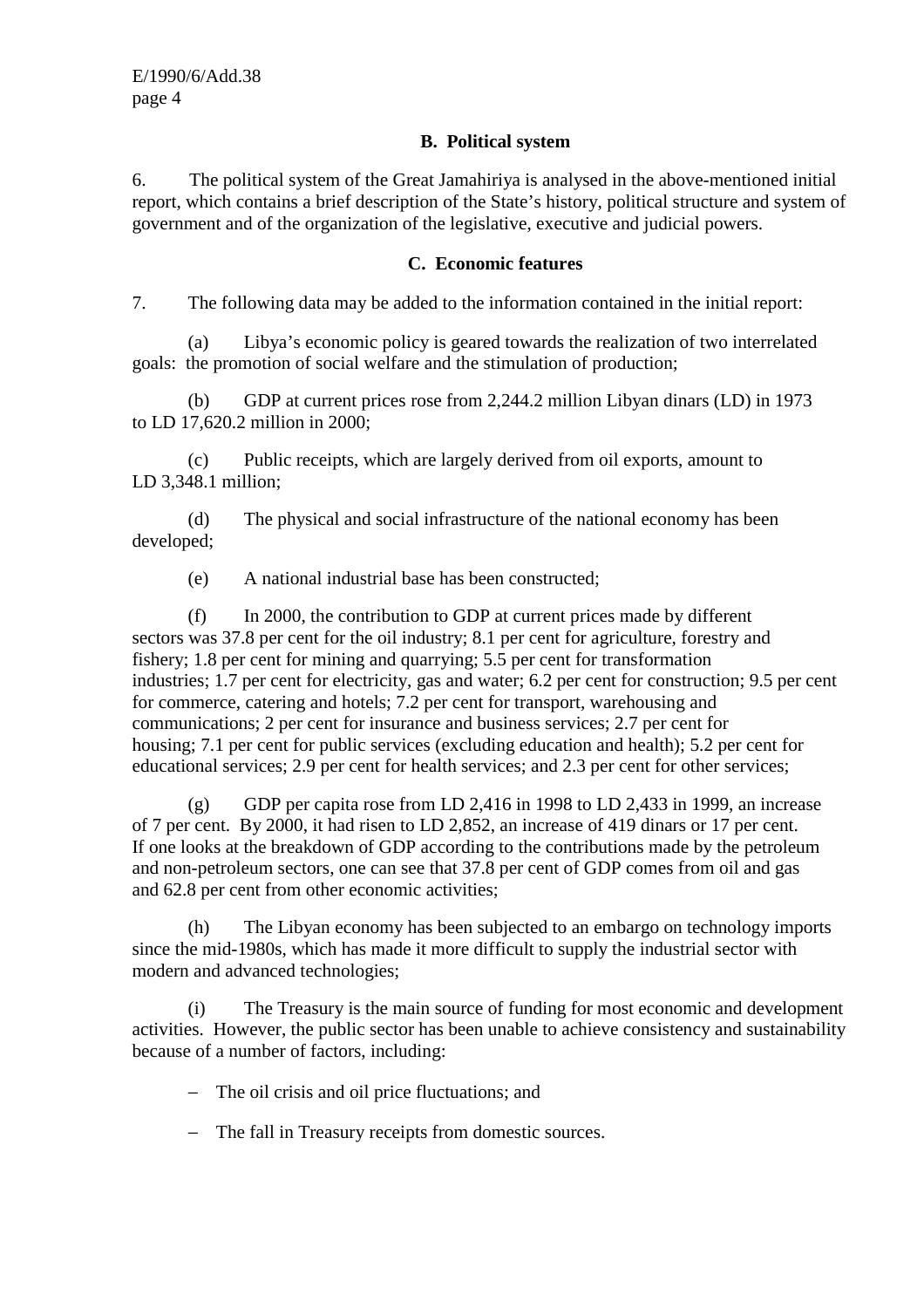8. The factors mentioned in paragraphs (f), (g) and (h) above, and others, have made it necessary to:

- − Optimize the use of production resources;
- − Find sources of income other than oil, and diversify income sources;
- − Review and reassess public sector projects; and
- − Intensify efforts to expand the agricultural and industrial sectors with a view to achieving self-sufficiency in a large number of goods.
- 9. In addition, development plans until 2003 focused on the following objectives:
	- − Diversifying the economy and finding sources of income other than oil;
	- − Attaining higher rates of economic growth;
	- − Improving living standards;
	- − Ensuring an equitable distribution of income;
	- − Developing infrastructure;
	- − Achieving more balanced regional development;
	- − Expanding the industrial sector;
	- − Expanding agriculture;
	- − Achieving food self-sufficiency;
	- − Improving the efficiency and productivity of production factors;
	- − Improving educational and health services;
	- − Providing housing for all;
	- Adopting an import substitution policy;
	- − Developing scientific research;
	- − Strengthening the administration;
	- − Developing the environment;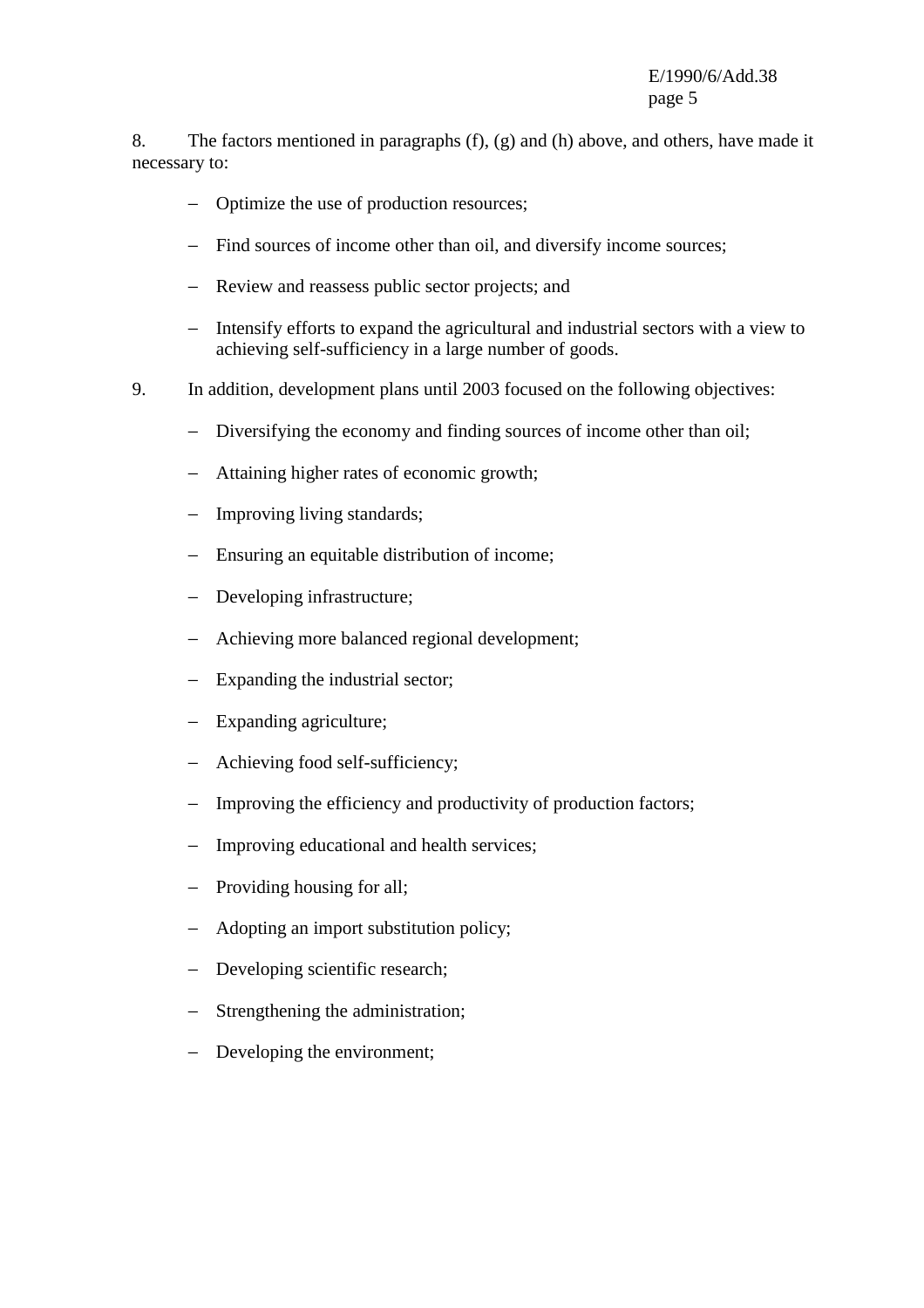- − Making greater use of local workers and reducing reliance on foreign labour;
- − Establishing a social security net for all persons in need in accordance with the provisions of the Social Security Act, the Social Solidarity Act and the Promotion of Freedom Act.

10. In spite of the unprecedented economic achievements won, the economic losses that the country sustained as a result of the aerial embargo and the economic sanctions imposed between 1992 and 1998 amounted to approximately 33,838,155 billion dollars, as shown in detail in the table below.**<sup>3</sup>**

| Sector                       | Losses in billions of United States dollars |
|------------------------------|---------------------------------------------|
| Health and social security   | 294 000                                     |
| Agriculture                  | 472 155                                     |
| Animal raising               | 7 187 000                                   |
| Transport and communications | 3 485 000                                   |
| Manufacturing and mining     | 7 200 000                                   |
| Economy and trade            | 8 200 000                                   |
| Oil and electricity          | 7 000 000                                   |
| Total                        | 33 838 155                                  |

11. The Libyan economy has been faced with many obstacles and difficulties, which have further hampered its performance. These include, inter alia:

- − The decline in national output volumes, which has caused job losses in several branches of the production and services sectors;
- − The emergence of a parallel market, as a result of tight currency controls, together with spiralling inflation and the fall in the purchasing power of the Libyan dinar;
- − A thirteen-fold increase, since 1975, in the volume of public debt, which grew at an annual compound rate of 6.2 per cent to reach LD 7,644 million by 2000, or 43.3 per cent of GDP; this is a huge percentage, which has generated strong inflationary pressures and triggered a general rise in price levels.

# **II. IMPLEMENTATION OF THE COVENANT**

#### **Article 1 - Right of self-determination**

12. For information on this topic, please refer to the initial report of the Libyan Arab Jamahiriya on the implementation of the Covenant.

#### **Article 2 - Rights of citizens and non-citizens**

13. See above-mentioned initial report.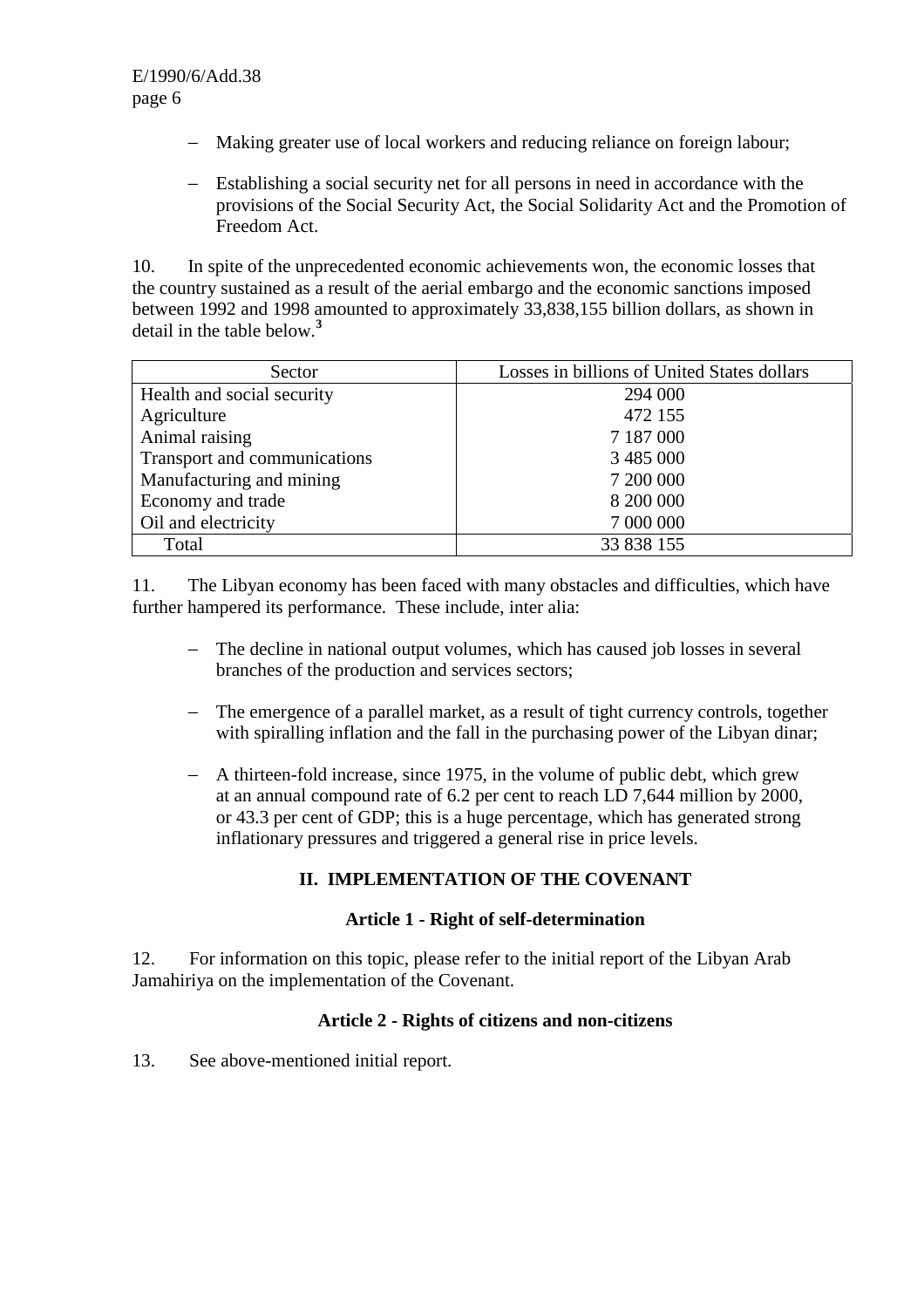## **Article 3 - Equality of the sexes**

14. Further to the information provided in the initial report, we should like to add that the provisions of this article have been implemented in a more effective manner and that there is greater awareness of the importance of equality between men and women. Reference may also be made to the report on women which the Libyan Arab Jamahiriya submitted to the Fourth World Conference on Women in Beijing in 1995.

## **Article 4 - Enjoyment of all fundamental rights**

15. The laws in force guarantee all fundamental rights and the State complies with the terms of the relevant international instruments. All Libyan laws recognize these human rights without discriminating among citizens on grounds of sex, colour, religion or nationality.

16. With regard to the retroactivity of laws, there is a firmly established legal rule that a law takes effect from the date of its promulgation and shall not have retroactive effect, unless such be in the interests of the party to which it applies.

## **Article 5 - Primacy of the rule of international law**

17. The Libyan Supreme Court established a principle which acquired the binding force of law pursuant to Act No. 6 of 1982: as soon as the Libyan Arab Jamahiriya ratifies an international instrument, that instrument becomes legally binding and takes precedence over domestic law.

#### **Article 6 - Right to work**

18. According to principle 11 of the Great Green Document on Human Rights in the Age of the Masses, society guarantees the right to work, which is a duty and a right for every individual to the extent of his or her abilities, alone or in association with others. Everyone has the right to choose the type of work that suits him or her. This principle is recognized in article 10 of the Promotion of Freedom Act, which states that: "Every citizen is free to choose the type of employment best suited to him, alone or in association with others, without exploiting the endeavours of others and without causing material or moral harm to third parties." The right to work is regulated by a number of laws, including Act No. 58 of 1970, which consists of 186 articles on the regulation of labour relations. In recognition of the somewhat oppressive nature of the employer-employee relationship, the Jamahiriya decided to enact legislation to enable workers to share in profits (The Profit-Sharing Act). It has also ratified most international conventions that deal with employment, including:

- 1. The Employment Policy Convention, 1964 (No. 122);
- 2. The International Convention on the Elimination of All Forms of Racial Discrimination; and
- 3. The Convention on the Elimination of All Forms of Discrimination against Women.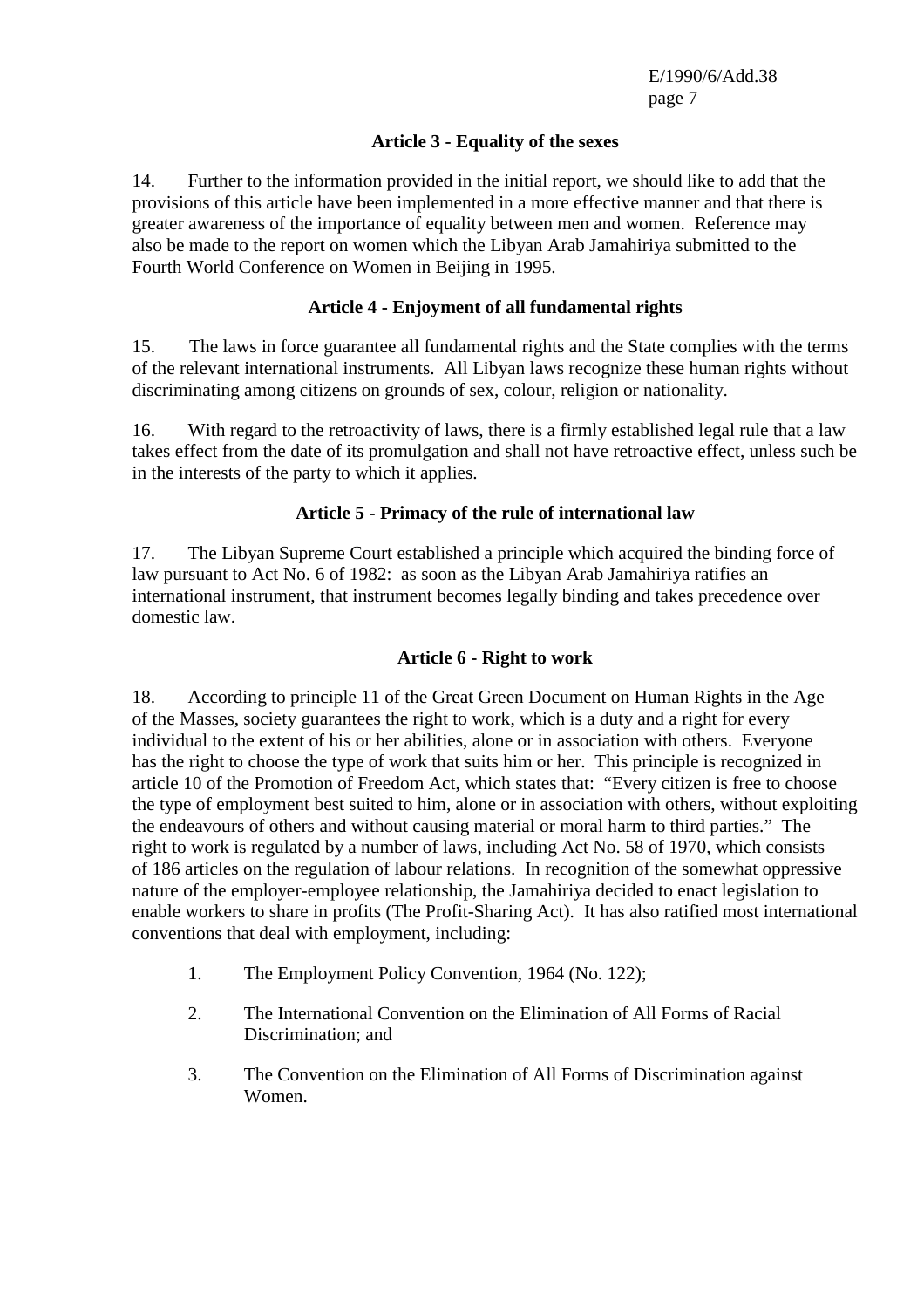19. In order to guarantee employment for all, job centres were established pursuant to section II of the above-mentioned Act No. 58 to provide assistance to job-seekers. Decree No. 77 of 2002, which contains guidelines on the placement of job-seekers, stipulates, in article 1, that: "Local people's committees shall establish joint-stock companies and cooperatives to find employment for job-seekers which is compatible with their qualifications and professional experience and they shall take steps to prevent the exploitation of, and trafficking in, workers." Article 2 of the decree stipulates that: "Companies and cooperatives created for the purpose of finding work for job-seekers shall register job-seekers on lists drawn up in accordance with the priorities set for them, taking due account of candidates' professional qualifications and experience."

20. The Public Employment Division of the Department of Public Services is responsible for overseeing the proper running of these companies and cooperatives. In view of the importance that the Libyan Arab Jamahiriya attaches to the right to work, a high-level committee has been formed to implement the provisions of the above-mentioned Decree. Similarly, the people's committees attached to the basic people's congress present in every sha`biyyat (region) have been mandated to devise schemes for finding work for job-seekers through the intermediary of the Basic People's Congress and in coordination with the competent authorities. A series of policies has been implemented, as described below:

- − The Economic Activities Act No. 21 of 2001 authorized private sector participation in a number of economic activities and amended the rules restricting participation in joint-stock companies;
- − The role of commercial and private banks in providing loans and facilities for all kinds of economic activities has been strengthened;
- − Resources have been allocated to the Conversion to Production Fund, which offers numerous facilities, in the form of machinery, fittings, etc., to help generate employment in the production sector;
- The role of specialized banks in providing low-interest loans for the purchase of means of production has been enhanced;
- − The administrative formalities for obtaining permits to engage in economic activities of various kinds have been simplified and a series of procedures restricting access to certain economic activities, such as the need to have an import and export licence and the obligation to impose mandatory tariffs, etc., have now been eliminated;
- − Persons running a commercial undertaking are now permitted to act as agents for manufacturing companies bringing their products to the Libyan market.**<sup>4</sup> <sup>5</sup>**

21. In order to improve the skills and knowledge of workers and job-seekers, orientation programmes and vocational and technical training courses have been set up in accordance with article 6 of Act No. 58 of 1970, which contains a section on vocational training and training conditions for workers. Training is mentioned in article 30 of the Civil Service Act No. 55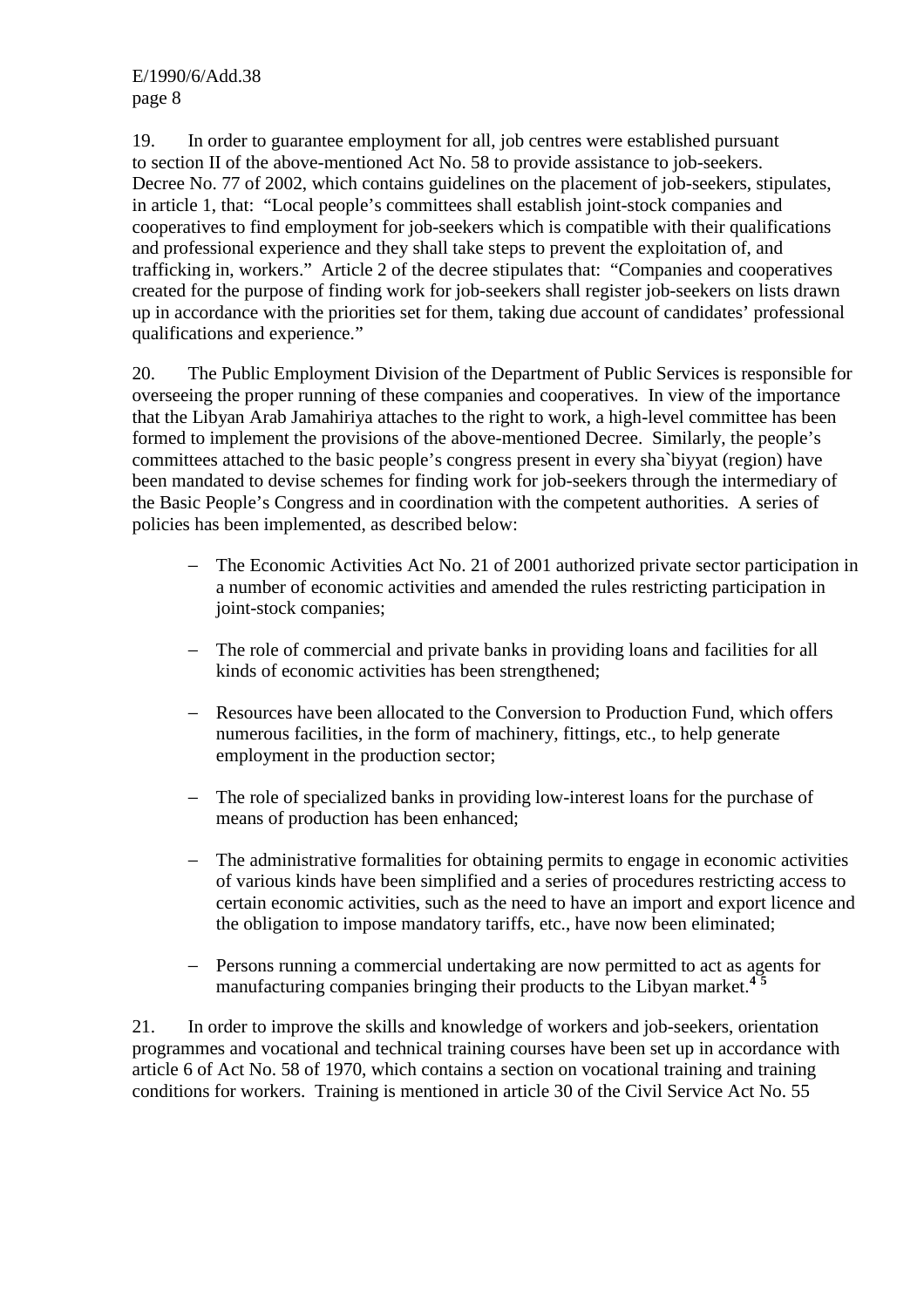of 1976, which requires administrative departments to provide their employees with basic and advanced training. A number of implementing decrees have been promulgated in order to achieve these aims. They include:

- − Decree No. 206 of 1999, promulgating the regulation on training, which defines training as follows: "Providing individuals with a technical and vocational grounding and imparting the technical knowledge required in different professions and areas of specialization." The Decree also defines the different levels and types of, and prerequisites for, training, with a particular focus on programmed and advanced training courses designed to achieve vocational training objectives;
- − Decree No. 431 of 1986, on the organization of training courses for local unskilled workers employed in administrative units. Every public servant and worker is now entitled to receive training of different kinds, which both the public sector and the private sector must provide. Training courses consist not only in the programmes run in the country: under the laws in force, workers may also be sent abroad to widen their knowledge, learn about technological advances and study the latest technologies;
- − With a view to creating additional training mechanisms, Decree No. 90 of 1988 provided for the establishment of the Training Institute for Teachers and Technical Trainers;
- − Decree No. 96 of 1989, concerning the rules on training of liberal professionals, authorized individuals to set up private vocational training centres to offer women and men from all walks of life skills and knowledge-based training;
- − Decree No. 942 of 1990 provided for the establishment of the National Training Centre, which helps to develop and train human resources in all sectors of the national workforce.

## **Article 7 - Right to fair remuneration**

22. The Salaries and Wages Act No. 15 of 1981 regulates all matters relating to remuneration. The people's congresses plan to amend the Act in order to adapt it to the needs of workers and their families and to raise their standard of living. The General Planning Council was commissioned to carry out studies and research into ways of increasing family income, pursuant to General People's Congress Decree No. 20 of 2002, concerning public affairs.

23. With regard to remuneration, the Libyan Arab Jamahiriya does not discriminate among workers on grounds of sex, origin or any other factor. The Civil Service Act establishes that men and women are entitled to equal pay and that there can be no discrimination between them in any financial transaction, including with regard to the criteria for recruitment and admission to employment.

24. Libya's laws on employment and public administration guarantee everyone, regardless of his or her sex, the same opportunities for employment and promotion on the basis of completely objective criteria such as competence, experience, educational qualifications and seniority.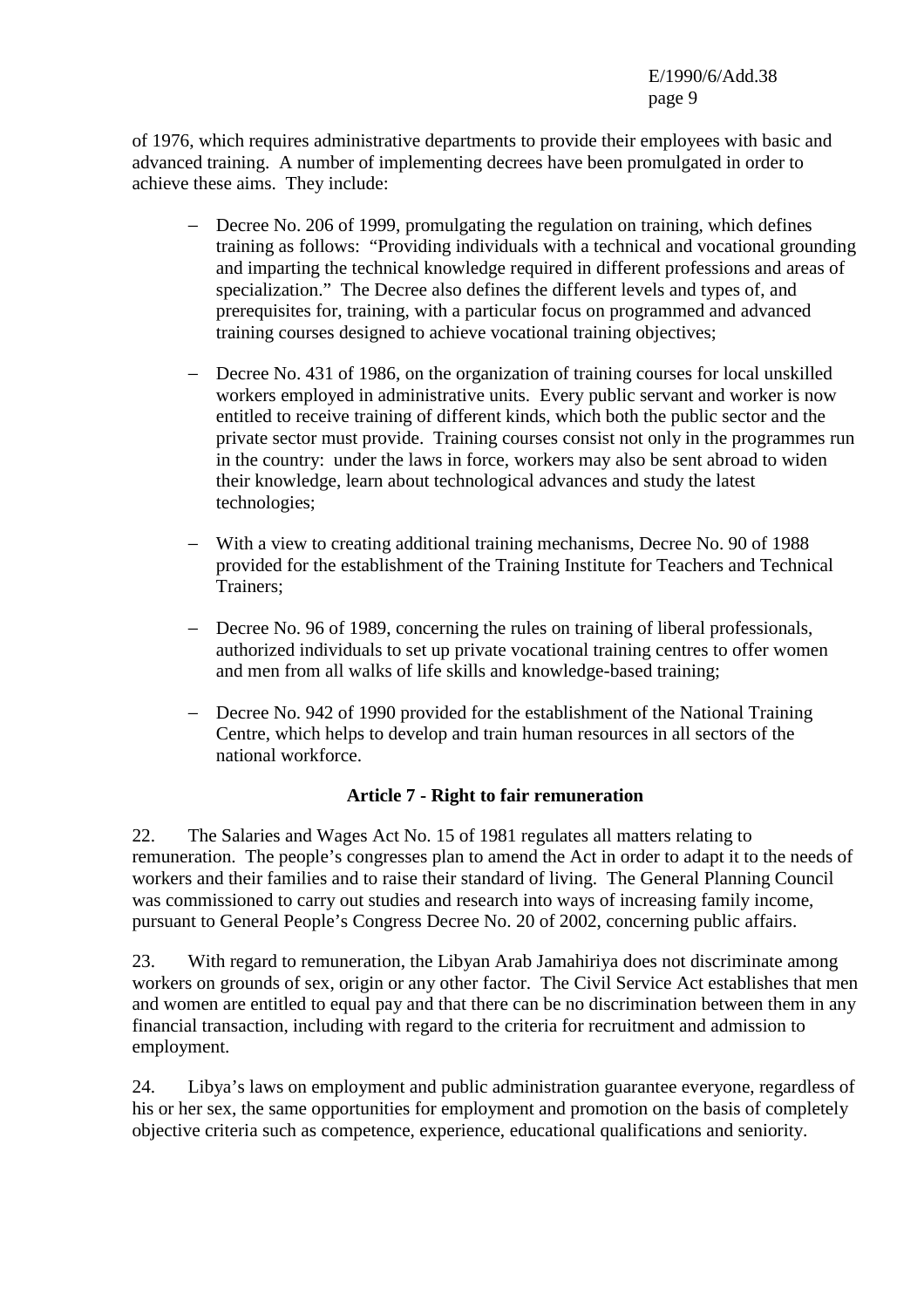Articles 36 to 50 of the Civil Service Act No. 55 of 1976 lay down the conditions for awarding civil servants promotions, bonuses and other rewards in accordance with totally objective criteria. Chapter 2, section III, of the Labour Act No. 58 of 1970 establishes, in articles 85 to 90, the rules on working hours and rest breaks. Under article 85, no worker may be employed for more than eight hours per day, excluding meal times and rest breaks, and the minimum age for admission to employment is fixed in accordance with the applicable international instruments. Under article 93, no child may be employed for more than six hours a day.

25. In order to guarantee the worker's right to rest breaks and to prevent any form of exploitation, the final paragraph of article 88 of the aforementioned Labour Act makes it illegal for an employer to suspend a labour contract during weekly rest days and official holidays.**<sup>6</sup>**

26. The Civil Service Act No. 55 of 1976 guarantees civil servants the right to take leave (arts. 65 to 74), which it classifies as follows: "Special leave, paid leave and unpaid leave."

27. The Jamahiriya has ratified several international conventions on the rights of workers and their relations with employers and others. These conventions include:

- − The Minimum Wage Fixing Convention, 1970 (No. 131), ratified on 27 June 1971;
- − The Equal Remuneration Convention, 1951 (No. 100), ratified on 20 June 1962;
- − The Weekly Rest (Industry) Convention, 1921 (No. 14), ratified on 27 May 1971.

#### **Measures relating to occupational safety and occupational health**

28. All the relevant laws emphasize the importance of protecting the occupational safety and health of male and female workers and of leaving women free to choose the employment best suited to them, without preventing them from undertaking difficult or hazardous work, if they so wish.

29. With regard to the protection of the health and safety of all workers, the Labour Safety Act No. 93 of 1976 requires public and private entities to take all necessary measures, in accordance with the terms of the Act, to protect workers and persons in the workplace against occupational hazards, injuries and diseases. Chapter IV of the Labour Act deals with the protection of workers against occupational hazards. Several implementing decrees, in particular Decree No. 8 of 1974, promulgating the regulation on the protection of occupational safety and health, stress the importance of protecting all workers.**<sup>7</sup>**

## **Article 8 - Right to form trade unions and trade union federations**

30. Under article 9 of the Promotion of Freedom Act, citizens are free to establish and join trade unions, trade union federations, professional and social associations and charitable bodies with a view to protecting their interests and achieving their legitimate aims. This is consistent with principle 6 of the Great Green Document on Human Rights in the Age of the Masses, which states that: "All members of Libyan society are free to form associations, trade unions and federations in order to defend their professional interests." The Trade Unions, Federations and Professional Associations Act No. 23 of 1998 guarantees all professional groups, without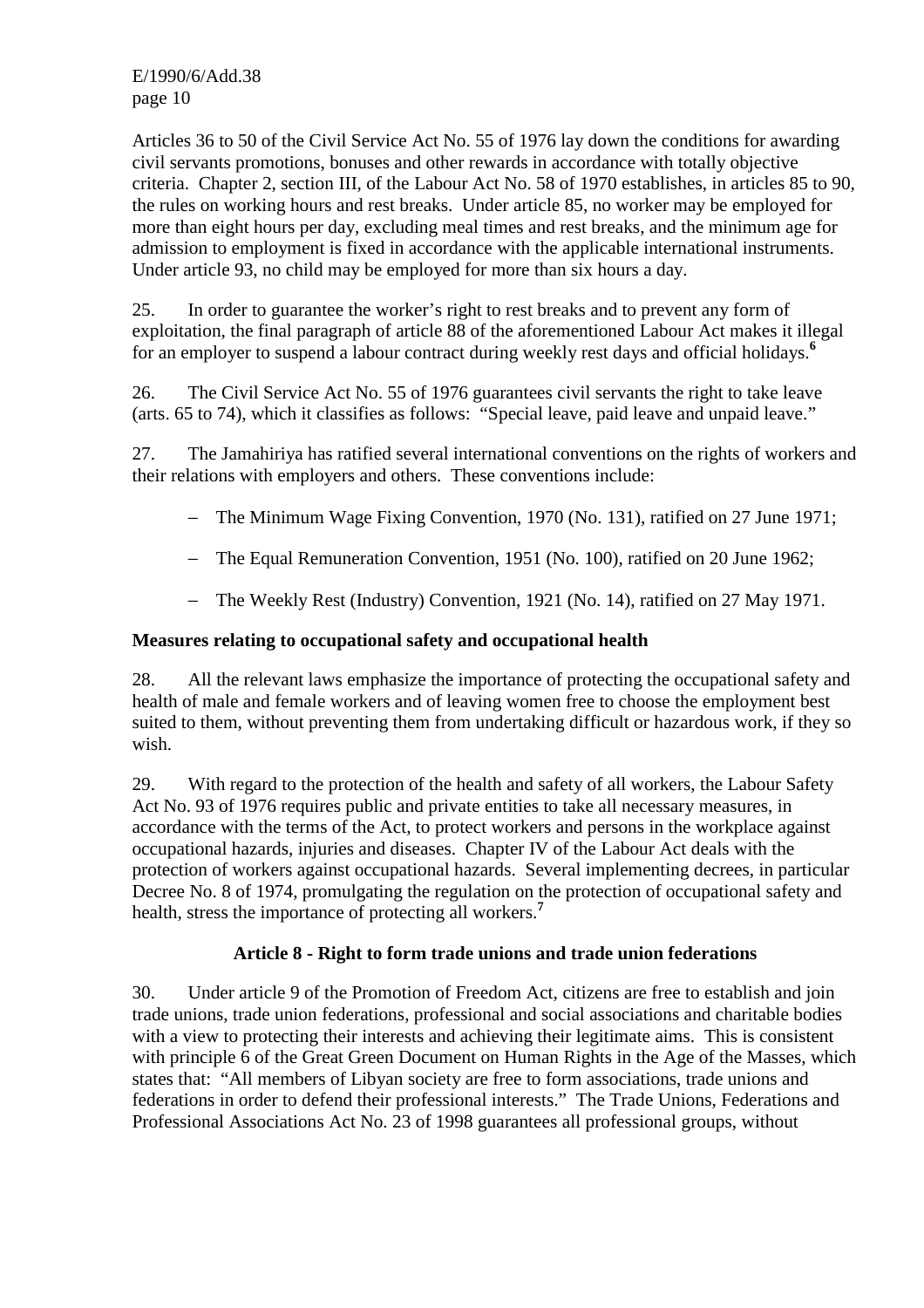distinction, the right to establish trade unions, federations and associations in order to protect the interests of their members. To give just one example, we should like to refer to the establishment, under Act No. 98 of 1976, of the Civil Servants' Union, which is dedicated to improving the efficiency of public administration, serving the public interest, and protecting the health and material needs of members and their families through the assistance and services it provides. The Union airs its members' grievances and helps them to resolve their problems at work by looking for appropriate solutions in concert with the entities concerned. The Union is also committed to strengthening collegial and fraternal relations among civil servants, on the basis of trust, mutual respect and cooperation. Similarly, Act No. 107 of 1973, establishing the Union of Medical Professions, declares that the Union shall endeavour to create a spirit of solidarity among its members, to raise the profession's standards, to foster cooperation among workers, and to participate in the planning of general health and medical policies.

31. The Reorganization of Private Associations Act No. 19 of 2002 and its implementing regulation grant all citizens (male and female alike) who wish to promote civil society, improve the services it delivers and strengthen its institutions the right to set up associations in accordance with the terms of the Act. Women are not prevented from establishing or joining associations of this kind. Indeed, under the Trade Unions, Federations and Professional Associations Act No. 23 of 1998, women are fully entitled to join trade unions or federations, as indicated by the legislator's use of the umbrella term "employees".

32. The national *Human Development Report 1999* showed that, since 1954, when the first women's organization was established, women have consistently shown their commitment to participation in civil society. The Regulation of Women's Associations Act No. 20 of 2001 grants women the right to establish women's associations in order to promote the social and cultural advancement of women and their families.

33. The statistics for 1995 produced by the National Centre for Scientific Research point to the presence of 57 scientific and specialized professional associations with women members. Some of these associations are run and managed by women.

## **Article 9 - Right to social s**e**curity**

34. Libyan legislation guarantees all citizens the right to social security in accordance with the Promotion of Freedom Act No. 24 of 1991, which contains the following stipulation: "Every citizen is entitled to social welfare and social insurance. Society cares for everyone who has no means of support, protects the needy, older persons, disabled persons and orphans, and assures a decent life to those who are unable to work for reasons beyond their control." Principle 14 of the Great Green Document on Human Rights in the Age of the Masses stipulates that Jamahiri society supports all those who have no means of support.

35. The right to social security is regulated by two key pieces of legislation: the Social Security Act No. 13 of 1980 (and its accompanying Social Security and Pensions Regulation promulgated by General People's Decree No. 669 of 1981), and the Social Security Fund Act No. 20 of 1998. Mention should also be made of the Disabled Persons Act No. 5 of 1987.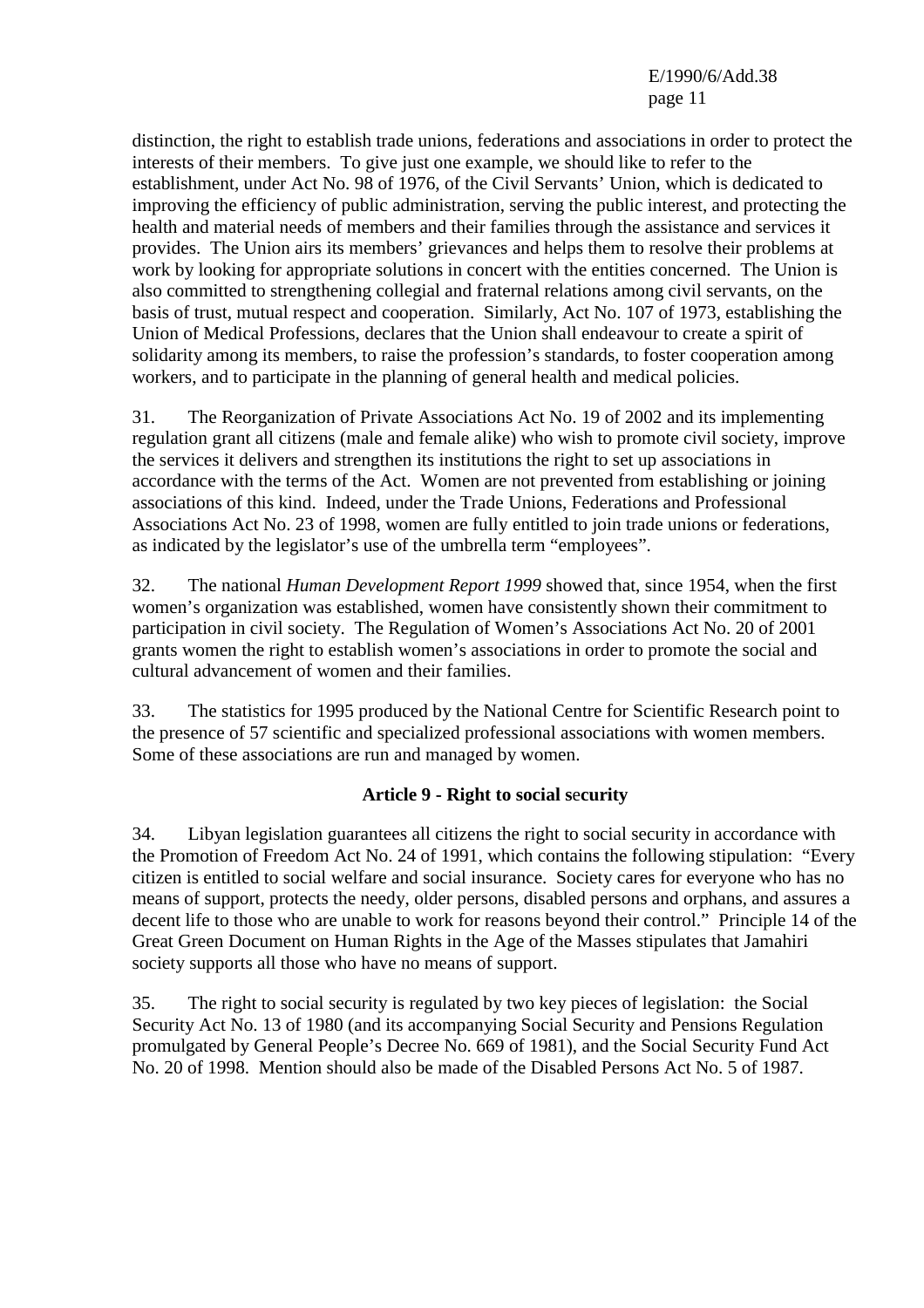36. Act No. 58 of 1970 regulates the worker's right to social security and to all other benefits, in cash and in kind, and prohibits the confiscation of social security contributions (art. 34). Act No. 22 of 1971, amending certain provisions of the Labour Act and the Social Security Act, established detailed rules on the worker's right to social security.

37. Social protection is not limited solely to the government sector, but also extends to the private sector, insofar as every worker and civil servant in the public or the private sector has a guaranteed right to participate in a social security scheme.

38. In conformity with article 1 of the above-mentioned Act No. 13 of 1980, workers and civil servants are entitled to health care, to adequate compensation for harm suffered as the result of a work accident, an occupational illness, and partial or total incapacity, and to an old-age pension. The Libyan legislature has shown particular concern for the most vulnerable members of society, namely children, women, disabled persons and older persons, and has created special institutions to cater for their material and moral needs, including their physical and mental health. The National Security Fund oversees, administers and monitors these institutions, which occupy a special place among the State's concerns.

39. Article 12 of the Basic Allowances Act No. 16 of 1985 defines the circumstances in which persons who lose all or some of their means of support are entitled to the basic allowance. Beneficiaries include: divorced women; the family of a provider who falls ill; persons hospitalized for more than two months; returning émigrés; the family of a provider who has been placed in custody or detention or who is serving a custodial sentence - for a period of more than two months - and the families of disappeared persons, missing persons or prisoners of war. The law guarantees any person who is released after serving a custodial sentence the right to collect the basic allowance until such time as he or she finds a job. It grants the same right to persons who are unfit for work and to minor children without a family provider.

40. It follows from the foregoing that the Libyan legislature grants everyone the right to receive cash benefits in the event of illness, an industrial accident or unemployment, in order to save families from destitution. Families are entitled to collect the allowance until they are able to resolve their difficulties arising, inter alia, from the death, illness or incarceration of the family provider.

41. The law recognizes the right of every citizen (both male and female) to receive not only cash benefits, but also benefits in kind, whether in the form of social welfare - in accordance with the principle that society takes care of those who have no home or provider or who, for personal or social reasons, are unable to look after themselves - or in the form of qualitative health services designed to guarantee occupational safety, provide treatment to those suffering from an occupational injury or occupational disease, offer rehabilitation and treatment for the disabled and deliver health services to persons in social institutions.

42. As confirmation of the importance of social welfare for improving citizens' lives and raising their standard of living, a social security fund was established pursuant to Act No. 20 of 1998 to implement the policy that had been adopted.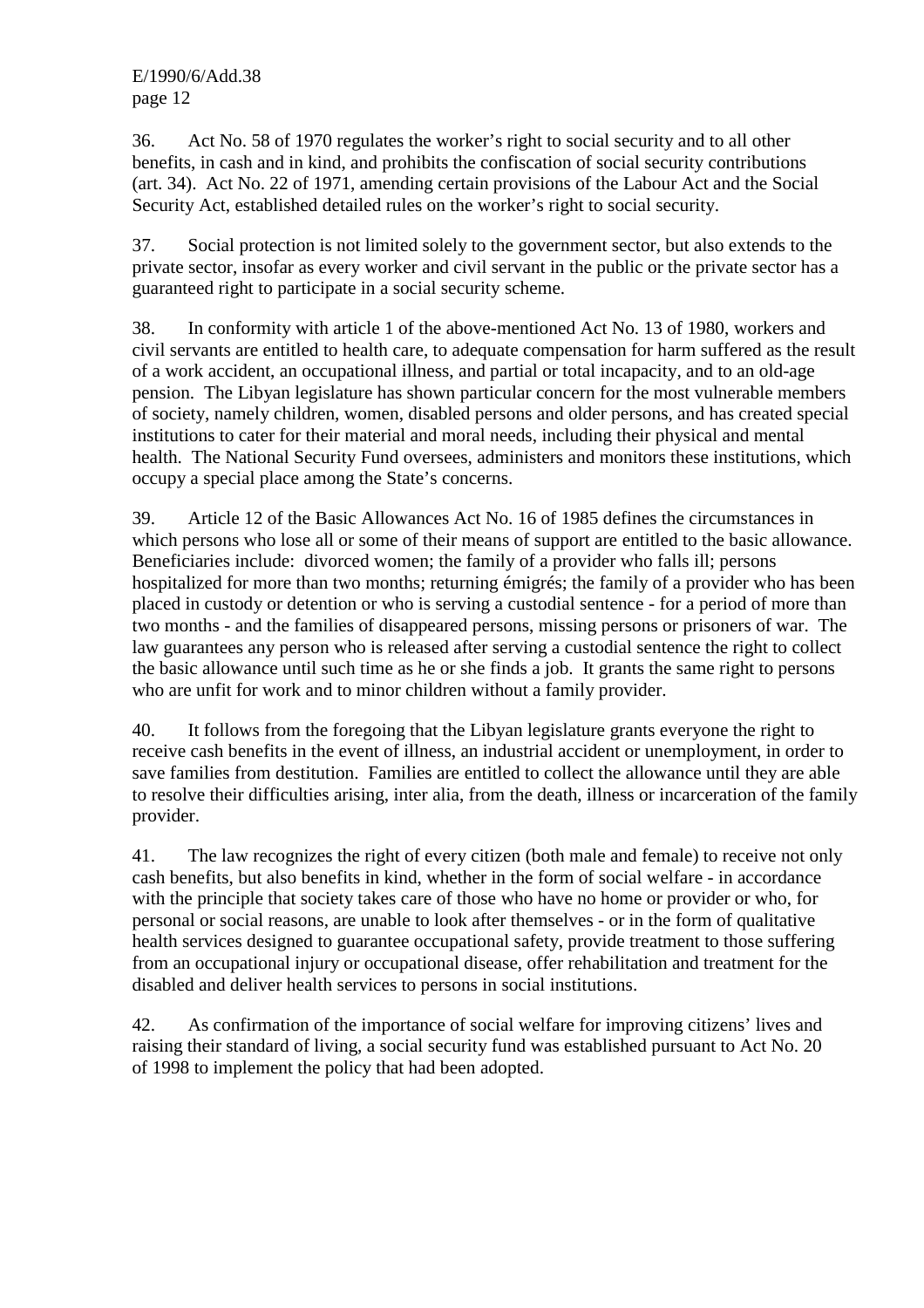43. It is worth noting that the Libyan Arab Jamahiriya is bound by the relevant international instruments which it has ratified, including, in particular:

- − The Social Security (Minimum Standards) Convention, 1952 (No. 102), ratified on 19 May 1971;
- − The Employment Injuries Benefits Convention, 1964 (No. 121), ratified on 25 May 1971;
- − The Invalidity, Old-Age and Survivors' Benefits Convention, 1967 (No. 128), ratified on 19 June 1971; and
- − The Medical Care and Sickness Benefits Convention, 1969 (No. 130), ratified on 19 June 1975.

44. As indicated above, these conventions are binding on the executive and judicial authorities, since international law takes precedence over domestic law. The following table shows the total value of different kinds of pensions disbursed in 2001:

| Type of pension             | No. of beneficiaries | Total in millions of |
|-----------------------------|----------------------|----------------------|
|                             |                      | Libyan dinars        |
| Insurance pension           | 6879                 | 8 1 3 1              |
| Social security pension     | 208 652              | 444 543              |
| Civil retirement pension    | 4 2 4 9              | 6872                 |
| Military retirement pension | 24 24 9              | 55 169               |
| Total                       | 242 229              | 514 715              |

## **Article 10 - Right to protection of the family and of mothers and children**

45. The word "family" generally denotes a nuclear family consisting of the father, the mother and their children. However, in the Libyan tradition, grandparents and relatives are also part of what is known as the extended family.

46. The age of majority is 18 years. At that age, children become responsible for their actions, as stipulated in article 1 of the Juveniles Act and in the provisions of the Libyan Penal Code that refer to criminal responsibility.

47. The protection of the family is one of the mainstays of Libyan society. In accordance with the precepts of Islam, society encourages people to marry and discourages divorce.

48. Further to the information provided in the Jamahiriya's initial report to the Committee on Economic, Social and Cultural Rights, as well as in its reports on the implementation of the Convention on the Rights of the Child, the Convention on the Elimination of All Forms of Discrimination against Women and the International Covenant on Civil and Political Rights, it is worth adding that the Libyan legislator has enacted legislation on the protection of the family and has instituted a policy aimed at guaranteeing the security and stability of family members. Chapter 2 of title III of the Penal Code, which is entitled: "Offences against the family",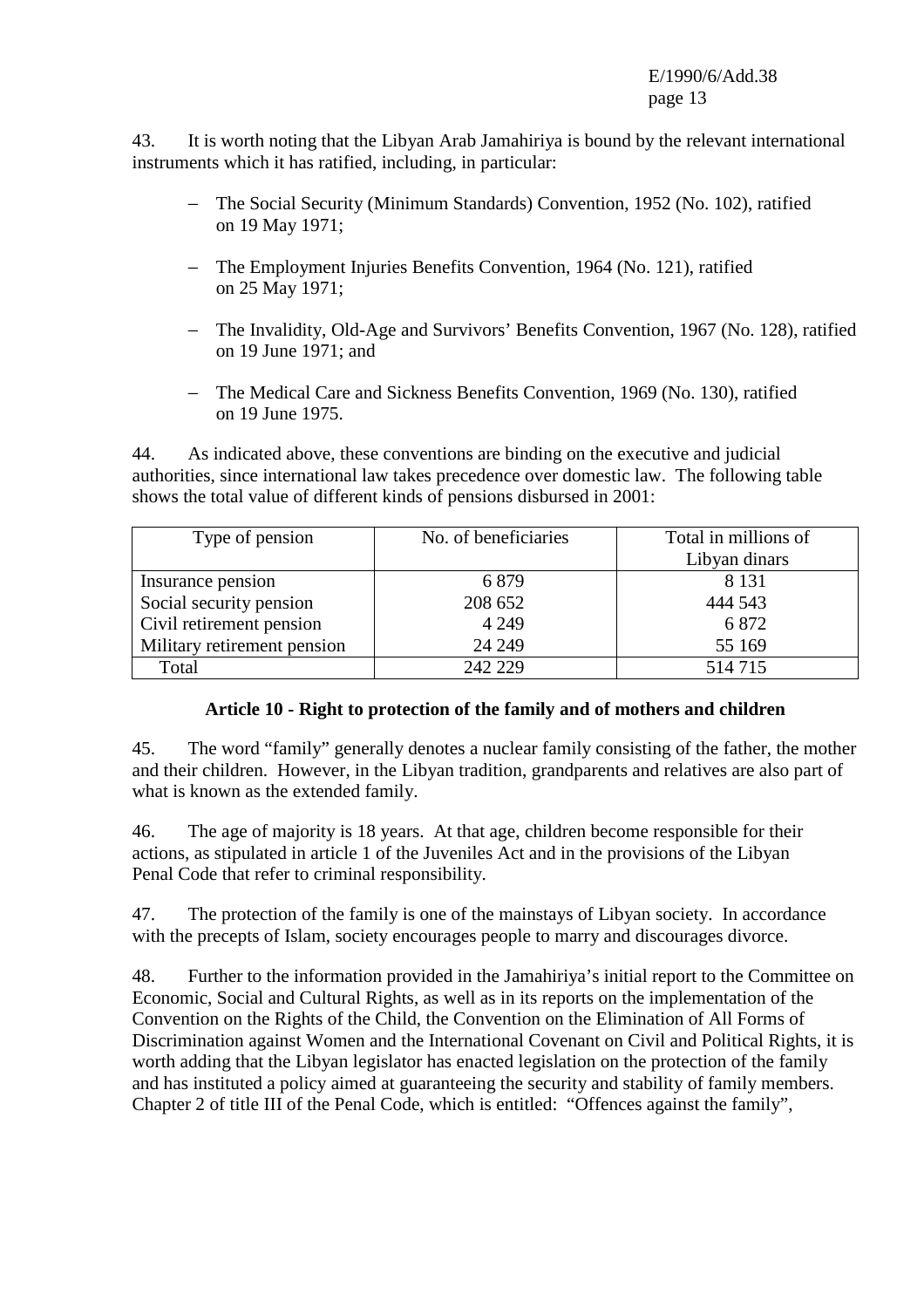criminalizes a number of acts that violate family rights, such as failure to pay alimony or family support, dereliction of one's duty towards the family (art. 396), and improper use of disciplinary or educational methods (art. 397).

49. Under Act No. 10 of 1984, which regulates marriage and divorce, the consent of both parties is indispensable for the conclusion of a marriage contract (art. 2). The Act furthermore stipulates that: "Legal guardians cannot oblige their wards to marry against their will, nor can they prevent them from marrying the person of their own choosing."

50. In order to provide special protection for mothers, the Social Security Act No. 13 of 1980 established that mothers are entitled to receive benefits at special times, including maternity benefit, which is paid from the fourth month of pregnancy up to the time of delivery, and the childbirth grant. In 2002, a total of LD 37,000,178 was paid out in maternity benefits and LD 369,113,550 in childbirth grants. The following table provides a breakdown of statistics on families, according to family size and annual income, in dinars, for the year 2001.

| No. of family | Annual family income |          |         |         |          |         |         | No. of    |          |
|---------------|----------------------|----------|---------|---------|----------|---------|---------|-----------|----------|
| members       | Less than            | 2 0 0 0  | 2 500   | 3 0 0 0 | 4 0 0 0  | 5 0 0 0 | 6 500   | More than | families |
|               | 2 0 0 0              |          |         |         |          |         |         | 8 0 0 0   |          |
| $1 - 4$       | 140 926              | 44 7 5 6 | 20 067  | 42 832  | 28 9 61  | 16832   | 4 4 7 3 | 3 5 0 6   | 302 353  |
| $5 - 6$       | 32 316               | 21 978   | 12 576  | 31 793  | 21 254   | 19 9 31 | 6 7 7 1 | 6 3 4 5   | 153 864  |
| $7 - 8$       | 21853                | 16 2 25  | 9 1 3 6 | 28 30 8 | 16 5 97  | 17 245  | 8 2 3 3 | 8882      | 126 479  |
| $9-10$        | 16 0 26              | 10 7 54  | 6 0 1 5 | 20 9 21 | 12 5 5 5 | 12 808  | 7 2 2 3 | 9 1 2 5   | 95 427   |
| $11 - 12$     | 7 7 2 7              | 6 0 7 2  | 3 4 4 2 | 11 895  | 7877     | 8426    | 5 1 6 5 | 7087      | 57 691   |
| $13 - 14$     | 3 1 3 6              | 2 5 2 1  | 1 503   | 4939    | 3673     | 4 1 0 3 | 2616    | 3896      | 25 4 14  |
| More than 15  | 1 665                | 1 1 9 8  | 683     | 2 3 7 6 | 1993     | 2415    | 1763    | 3 2 3 9   | 15 3 3 2 |
| Total         | 223 676              | 103 504  | 53 422  | 143 064 | 92 910   | 81 760  | 37 144  | 42 080    | 777 560  |
| Percentage    | 28.8                 | 13.3     | 6.9     | 18.4    | 12.0     | 10.5    | 4.8     | 5.4       | 100      |

## **The rights of the child**

51. With regard to the protection of the rights of the child, reference is made to Libya's initial report and to the report produced in 1997 by the United Nations Children's Fund (UNICEF) on the situation of women and children in the Libyan Arab Jamahiriya. Attention is furthermore drawn to the following additional information:

 1. The Protection of Childhood Act No. 5 1997 introduced additional benefits and safeguards designed to protect the rights of the child, as described hereunder:

- − Children of unknown parents were given full names in order to enable them to obtain travel, identity and nationality papers;
- − The Act made it illegal to employ children for purposes other than teaching them a trade;
- The Social Security Fund was given responsibility for the welfare and protection of children without a provider and of those who, owing to personal circumstances, had become involved in deviancy and delinquency. The Fund discharges this responsibility through social welfare and reform centres, which are supervised by qualified social workers and offer an alternative to the care that would be provided by the natural family.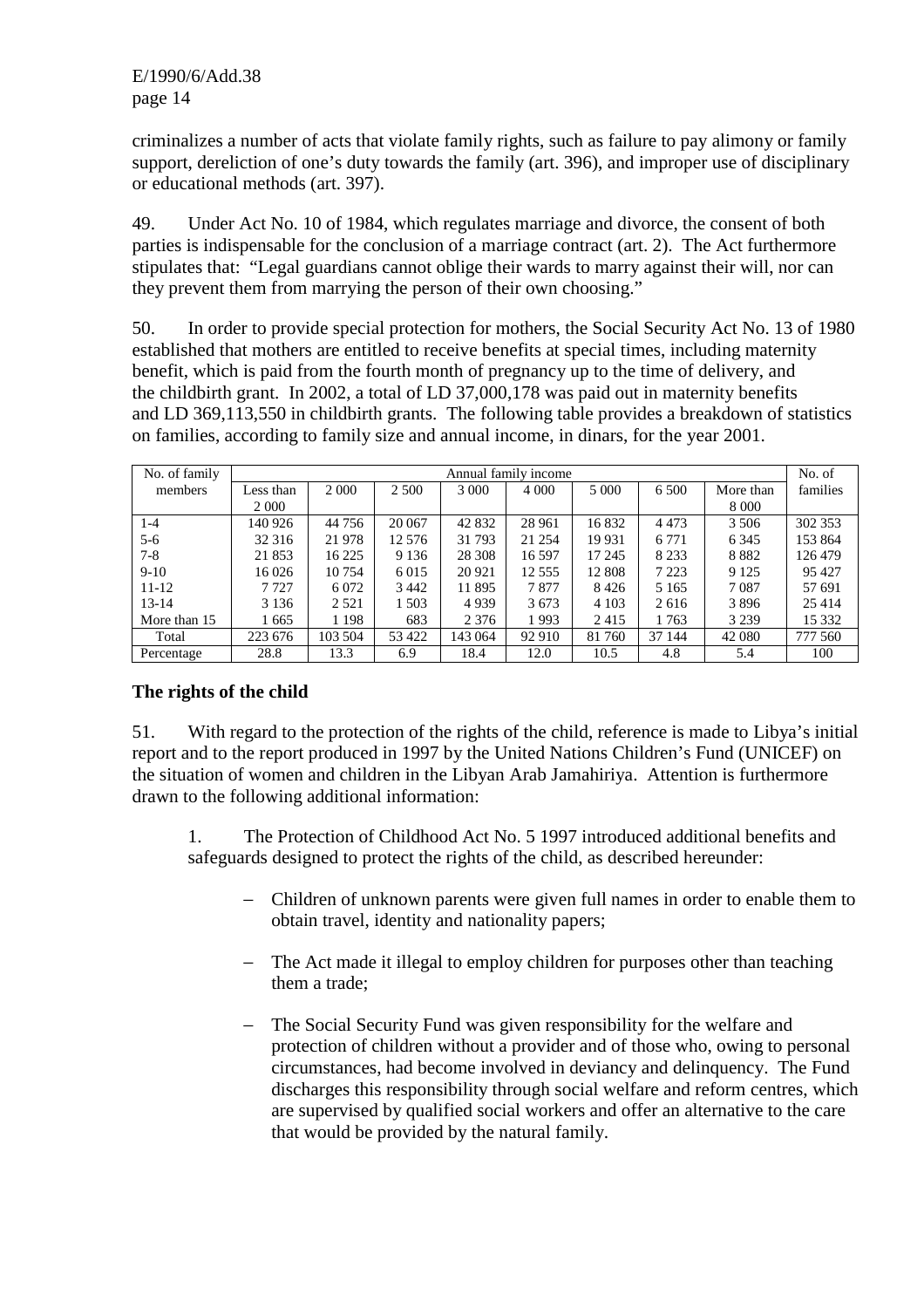2. According to Act No. 20 of 1998, the Social Security Fund is responsible for protecting and rehabilitating juvenile delinquents.

 3. The legislation in force prohibits any form of discrimination among children on grounds of descent or any other factor, and protects all children against economic exploitation by prohibiting child labour, child prostitution and child pornography.

 4. The Libyan Arab Jamahiriya is a party to the international instruments of relevance to children, in particular:

- − The Convention on the Rights of the Child, ratified by Act No. 2 of 1991;
- − The International Covenant on Civil and Political Rights;
- − The International Convention on the Elimination of All Forms of Discrimination against Women;
- − The Maternity Protection Convention, 1952 (No. 103); and
- − The ILO conventions and the Arab Labour Organization Convention on the Minimum Age for Admission to Employment.

52. The Libyan Arab Jamahiriya draws on the expertise and assistance provided by the international community, working with the UNICEF office in Tripoli, the United Nations Educational, Scientific and Cultural Organization (UNESCO) and the World Health Organization (WHO) to design mechanisms for the protection of the family, mothers and children.

## **Article 11 - Right to food, clothing and housing (the right to an adequate standard of living)**

# **Paragraph 1**\*

 $\overline{a}$ 

53. According to the report on human development in the Jamahiriya which was produced by the National Documentation and Information Office, the population has an adequate standard of living, both overall and with regard to the unemployed and retirees who have no income, since these groups are legally entitled to basic allowances that help cover their basic needs.

54. The population's standard of living has changed for the better, as reflected in the indicator of calorie intake per capita, which is higher than the international recommended minimum. Development plans and human development investment programmes have had marked success in reducing the income disparities among different sectors of the population that obtained prior to the 1969 revolution.

<sup>\*</sup>Translator's note: The section below is based on the revised guidelines issued by the Committee on Economic, Social and Cultural Rights regarding the form and contents of State party reports (document E/C.12/1991/1).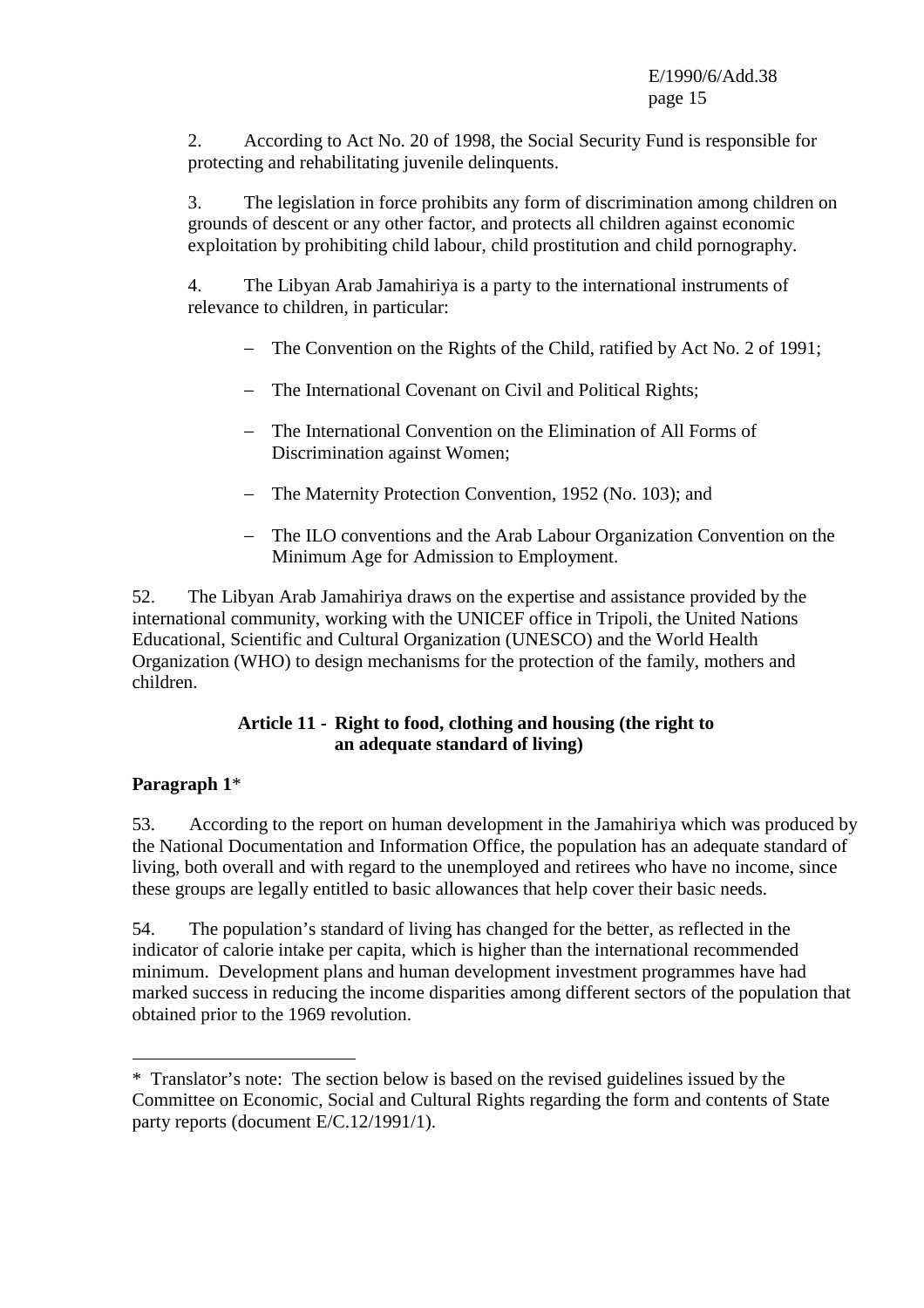55. According to the results of the household spending survey, which used the Gini coefficient to measure income inequality, income disparities in Libya are modest, both as a national average and for the population as a whole. The same holds true for income disparities among the different regions of the country, which do not show very marked discrepancies.

56. In order to ensure to everyone an adequate standard of living, the necessary measures have been taken to assure a continuous supply of goods via low-cost distribution channels and under the most favourable terms. All citizens benefit from subsidies that are paid for out of the public purse. Moreover, a large number of consumer associations have been formed. Numbering 5,998 in 1979, Libya had 888,229 such associations in 2003, catering for all Libyan families, i.e. 776,448 families or more than 5.7 million individuals.

57. The improvement in living standards is linked to the improvement in individual purchasing power resulting from the sharp rise in average per capita cash income, based on per capita GDP, which increased from LD 656 in 1970 to LD 3,318 in the 1980s - an annual compound rate of growth of almost 19 per cent. This is high compared with the population growth rate. Although income per capita fell after the 1980s, it was still adequate, levelling off at around LD 2,618 in 1997, as shown in the table below.

| Year | GDP (at current     | No. of inhabitants | Per capita income |
|------|---------------------|--------------------|-------------------|
|      | factor cost, in     | (in thousands)     | (in dinars)       |
|      | millions of dinars) |                    |                   |
| 1970 | 1 288.3             | 1963.0             | 656               |
| 1975 | 3 674.3             | 2 5 9 5 .5         | 1416              |
| 1980 | 10 553.8            | 3 180.8            | 3 3 1 8           |
| 1985 | 7852.1              | 3 617.8            | 2 1 7 0           |
| 1990 | 7 7 4 9 . 6         | 4 5 2 5 .0         | 1713              |
| 1995 | 13 121.3            | 4799.0             | 4 3 8 9.7         |
| 2000 | 17 620.2            | 5 1 2 5            | 3 4 3 8           |

# **Trends in per capita income and GDP**

58. An increase in real income per capita is reflected in the individual's capacity to purchase goods and services and to accumulate savings, as well as in the volume of household expenditure associated with the standard of living and the availability of goods and services, an important factor in raising the population's standard of living. According to the 1999 report on human development in the Jamahiriya, household spending on consumer goods and services, combined with an average savings capacity of 30 per cent of income, rose from LD 395.6 million in 1970 to LD 7,236 million in 1997. Public spending on consumer goods and services also increased, from LD 220.7 million in 1970 to LD 4,328.2 million in 1997.

59. Social policies have helped increase income per capita, providing free educational, health and housing services for all social groups and giving priority to the needy and to disabled persons.

60. If one looks at the State's receipts from services, one can clearly see that the citizens pay less than the cost of those services; in other words, the services are virtually free of charge.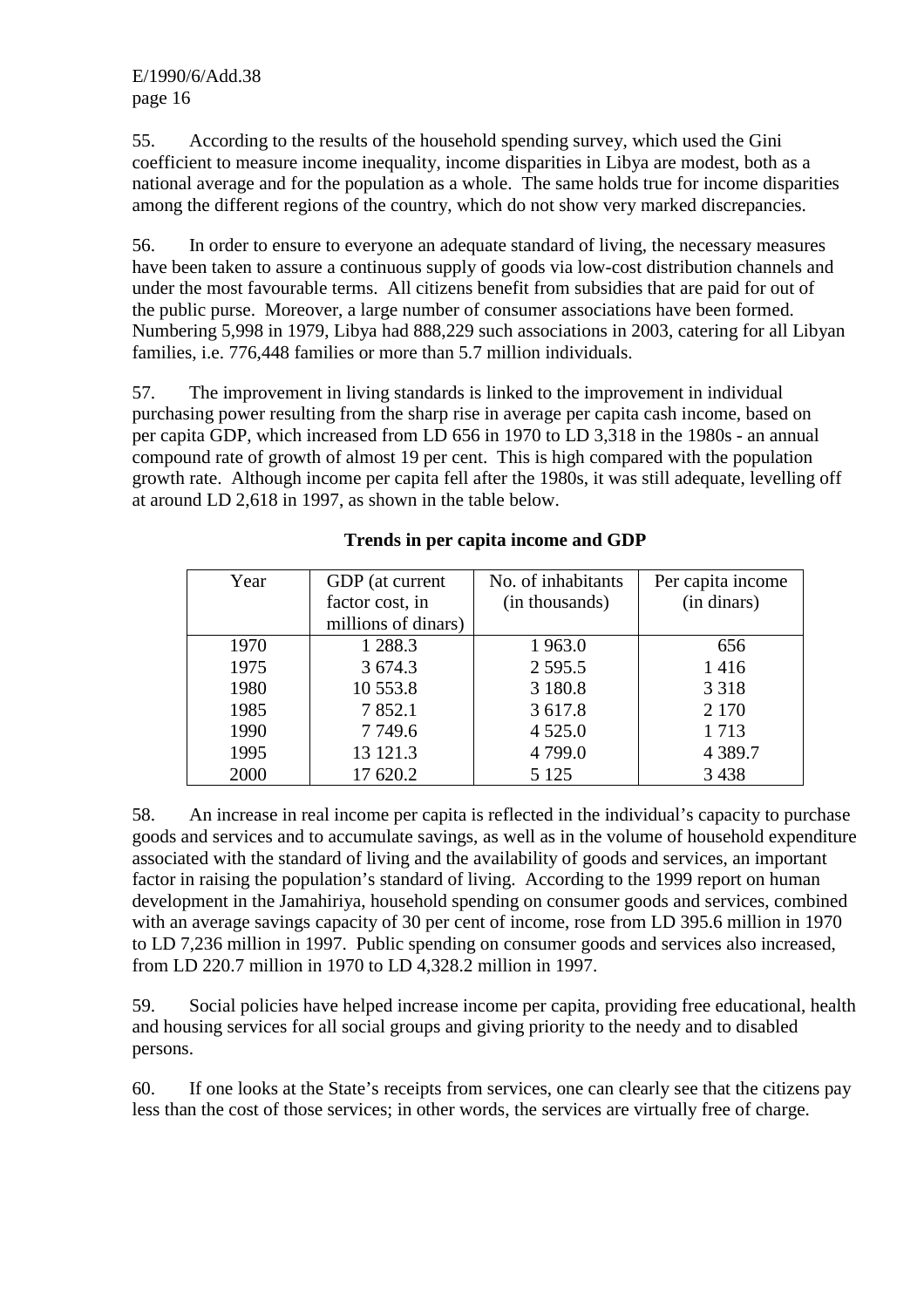#### **Subparagraph (c)**

61. The poverty line in Libya is calculated on the basis of access to goods and services and whether a person has a guaranteed monthly income that is sufficient to meet his or her daily needs. Anyone living under the poverty line is covered by the basic allowances' scheme, which exists to guarantee everyone a decent standard of living. Therefore, no sector of the Libyan population can be described as poor.

#### **Subparagraph (d)**

62. Social and economic policies in Libya are based on quality-of-life indicators which measure material and psychological welfare. In material terms, these indicators measure such factors as access to adequate housing, potable water, sanitation, primary health care, adequate food that provides the right amount of calories, transport and communications. This report contains detailed information about these indicators.

#### **Paragraph 2 - The right to adequate food**

63. Reference may be made to the information contained in Libya's initial report on the implementation of the International Covenant on Economic, Social and Cultural Rights. Attention is also drawn to the comments and new information set out hereunder.

- − According to figures produced by the United Nations Food and Agriculture Organization (FAO), average calorie intake per capita in the Libyan Arab Jamahiriya amounted to 3,333 calories in 2001, as compared with a world average of only 2,807 calories and with 3,285 calories in developed countries. This result was achieved thanks to the maintenance of Libya's nutrition policy, which is one method for ensuring the social welfare of individuals and families. The policy applies to all members of society without distinction.
- − With regard to the nutritional status of mothers and children, reference is made to the study carried out by UNICEF in 1999 on the situation of women and children in the Libyan Arab Jamahiriya. According to the available data, particularly those contained in the 1999 report on human development in the Jamahiriya, the phenomena of hunger and malnutrition do not exist in Libya, other than in pathological cases.
- − With regard to paragraph 2 (b) (i)-(iii), please refer to Libya's reports on the implementation of the Covenant and to the Human Development Report published by the United Nations Development Programme (UNDP). With regard to subparagraph (c), the Social Security Fund established at the end of the last century has succeeded in guaranteeing an adequate income for everyone without a source of income. This income is calculated to be sufficient to permit the poorest sectors of society to meet all their daily needs, including the need for adequate food.
- − Adequate food is also provided to all needy groups living in social welfare institutions and to older persons, disabled persons and children without a family provider, in accordance with the principle that: "Society looks after those who have no one to look after them and cares for those who have no one to care for them."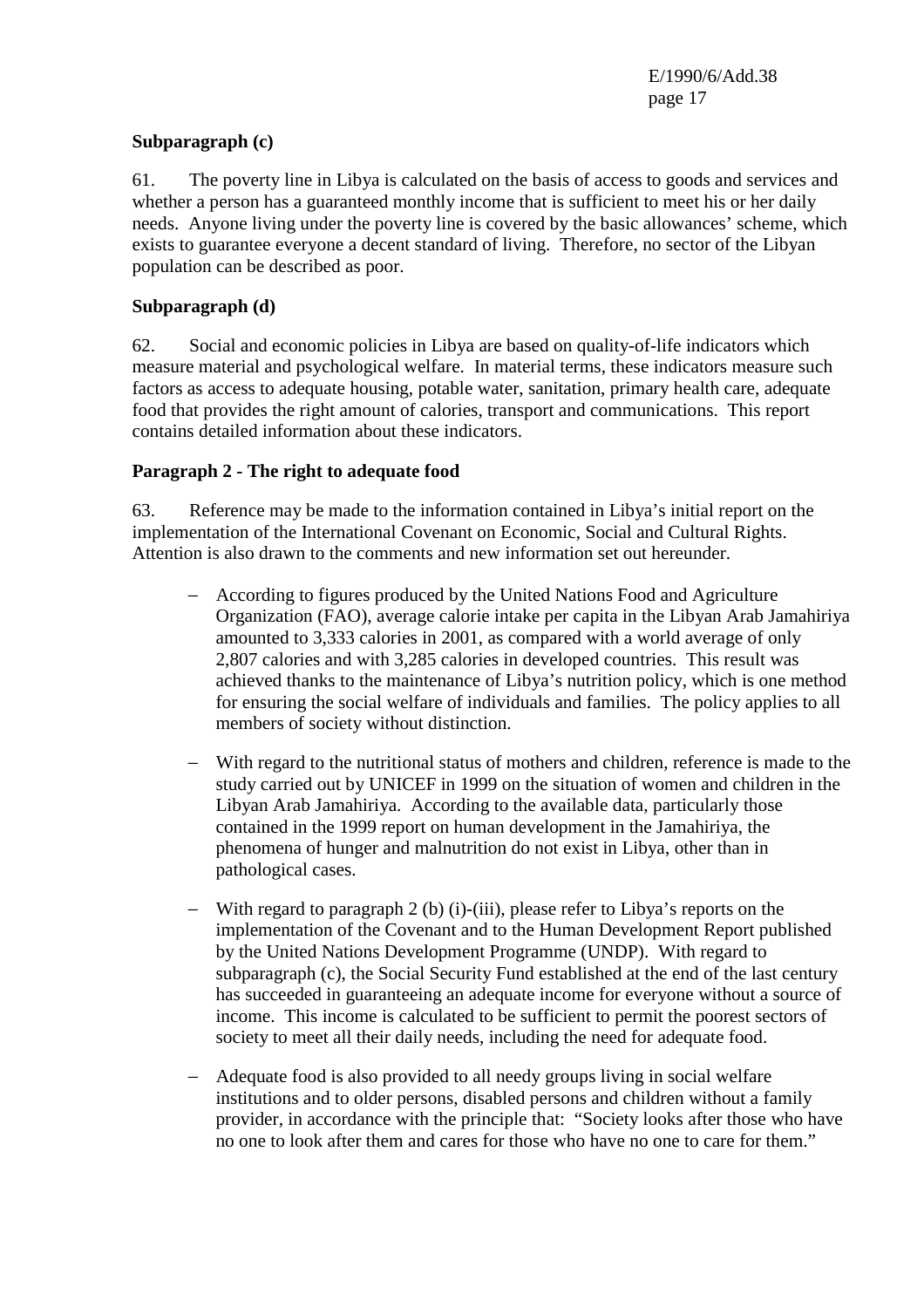# **Paragraph (d)**

64. The Libyan Arab Jamahiriya subsidizes foodstuffs with a view to making them accessible to all sectors of the population. Budgetary allocations for food subsidies amounted to LD 700 million in 2002 and LD 300 million in 2003.

65. Act No. 4 of 1996, regulating the importation of goods, establishes, in article 6, that citizens must be guaranteed access, at affordable prices, to the consumer goods that they need, in order to ensure their equitable distribution among all members of the population without exception. Basic goods are distributed by consumer cooperatives pursuant to Act No. 60 of 1976, giving every citizen access to the food that he or she needs at subsidized prices that are below cost. For example, bakeries are supplied with flour so that they can supply cheap bread to everyone in the Libyan Arab Jamahiriya.

# **Paragraph (e)**

66. Mention has already been made of the measures taken to protect sources of food production, including the laws prohibiting the exploitation of agricultural land for the purposes of construction, e.g. the Protection of Agricultural Land Act, the legislation on livestock preservation, and the measures taken to develop methods of conserving food and storing agricultural crops.

# **Paragraph (f)**

67. A number of vehicles are used to disseminate knowledge of nutritional principles. We refer in particular to:

- (a) Educational programmes;
- (b) Health centres;
- (c) Maternal and child health centres;
- (d) Newspapers, magazines and the audio-visual media;
- (e) Leaflets and brochures.

68. Nevertheless, the level of nutritional awareness remains low, particularly with regard to breastfeeding and certain harmful nutritional practices.

## **Paragraph 5 (i)**\*

 $\overline{a}$ 

69. As mentioned above, the measures taken by the authorities have helped reduce infant and maternal mortality rates and have curbed the spread of disease by foreigners who enter the country illegally. Groups, including illegal immigrants, suffering from infectious diseases

<sup>\*</sup>Translator's note: The information contained in this paragraph refers to article 12 of the Covenant.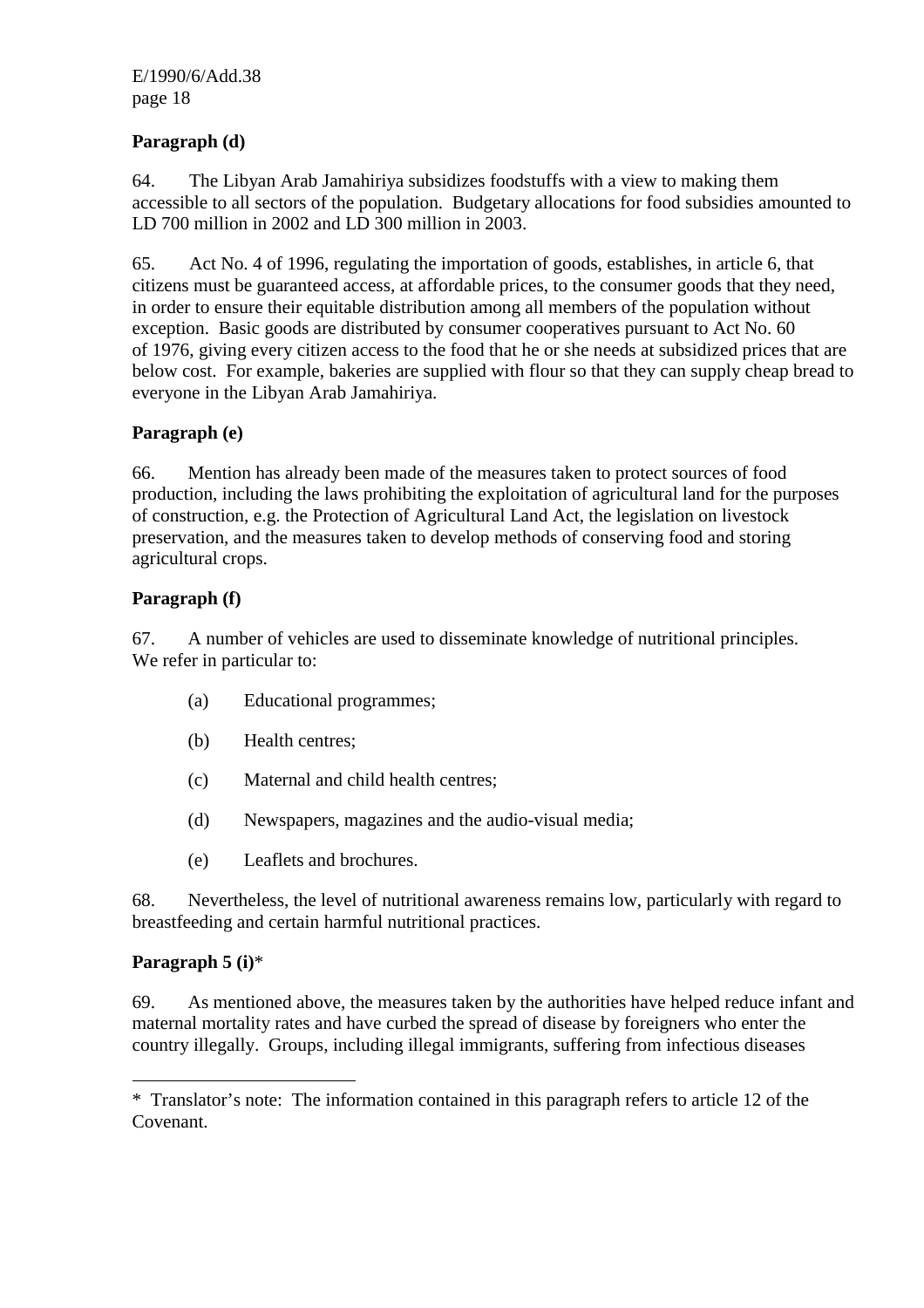receive free treatment and medicines. The report on human development published by the National Documentation and Information Office in 1999 explains the difficulties facing the health sector. These difficulties include:

- − The weakness of health planning mechanisms;
- − Problems with the maintenance of health structures;
- − Problems relating to spending on health services;
- − Problems with access to medical and health supplies;
- − Problems with health personnel;
- − Problems with the quality of health services;
- − Problems relating to treatment abroad.

## **Paragraph 6**

70. The issues discussed in this paragraph were addressed in the section on social security and health care. However, it is worth adding that social security institutions have been established for older persons with no means of support, guaranteeing them, wherever they live in Libya, the exercise of their legal right to health care via health programmes and health services.

## **Subparagraph (g)**\*

71. Further to the information contained in Libya's initial report, it is worth adding that the Jamahiriya pursues a policy of protecting agricultural land from urbanization and desertification and has implemented a major project involving the transportation of water over a distance of several hundred kilometres from the remote desert areas of the south of the country to the cultivable lands of the north.

72. With regard to the laws on agrarian reform, mention should be made of the Protection of Agricultural Land Act No. 15 of 1992 and the Protection of Animals and Trees Act No. 7 of 1996.

## **Paragraph 2 (h)**

 $\overline{a}$ 

73. The measures taken by the Libyan Arab Jamahiriya to ensure an equitable distribution of food supplies are explained in paragraph 2 (d) above.

<sup>\*</sup>See article 11 of the Covenant.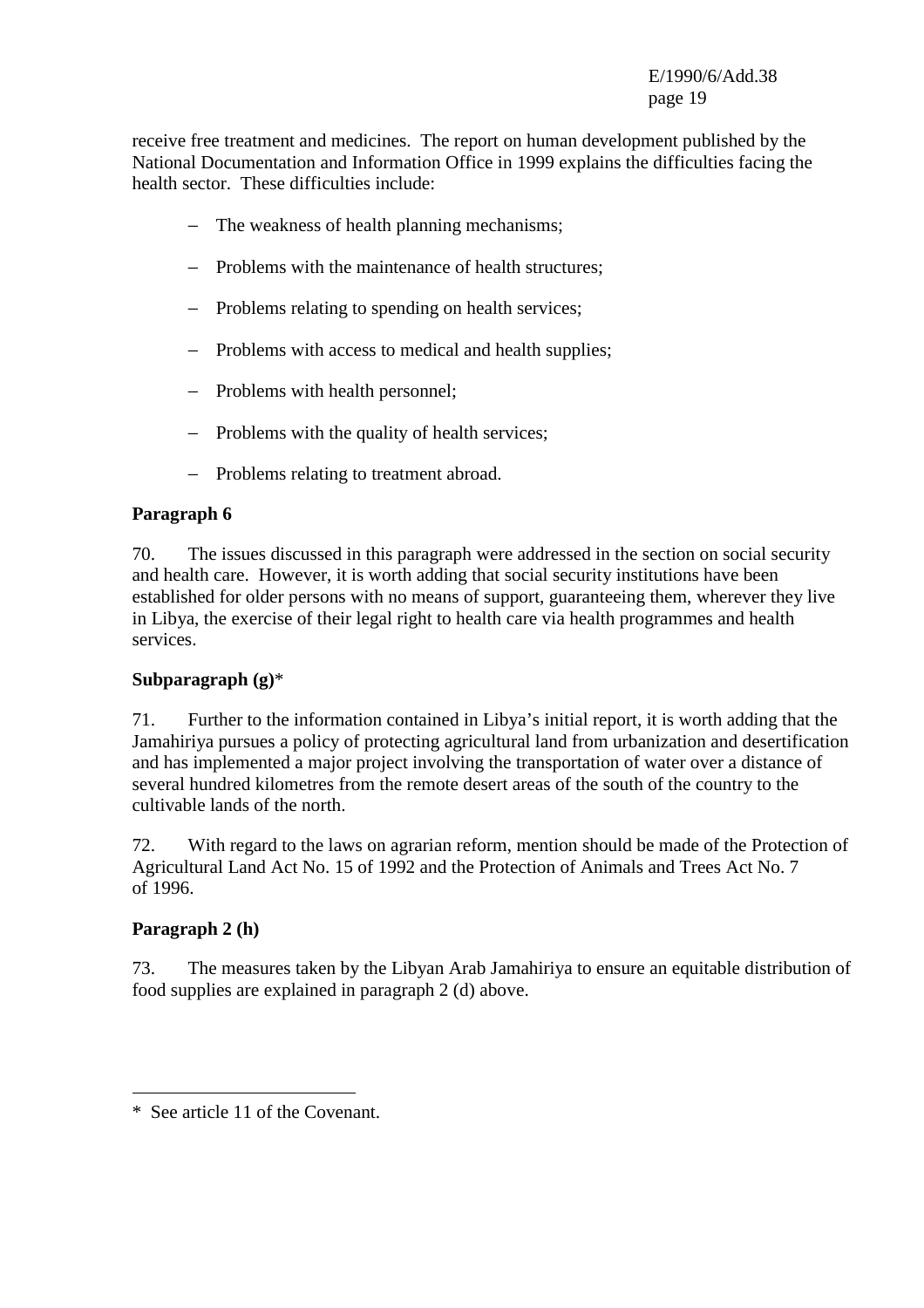# **Paragraph 3 (a): The right to decent housing**

74. This right is discussed in Libya's initial report on the implementation of the International Covenant on Economic, Social and Cultural Rights. In addition to the information contained therein, attention may also be drawn to the following data and facts:

- − The aims of the development plan for providing decent housing for all, in quantitative and qualitative terms, have been fulfilled. The phenomena of shacks and shanty towns have disappeared and the number of modern housing units increased from 283,000 in 1973 to 556,000 in 1985 and to 635,000 in 1995;
- The incidence of overcrowding, which is measured by the number of families per housing unit, has declined; in 1995, there was approximately one family for every housing unit;
- Most of the population (85.4 per cent) are urban dwellers;
- The total number of housing units in the Libyan Arab Jamahiriya amounted to 930,870 in 2000. The following table provides a breakdown of this figure:

| Housing type                        | No. of units | Percentage |
|-------------------------------------|--------------|------------|
| Houchs (traditional detached homes) | 433 254      | 46.5       |
| Houses (villas)                     | 337818       | 36.3       |
| Apartments                          | 126 209      | 13.6       |
| Other                               | 33 5 89      | 3.6        |
| Total                               | 930 870      | 100        |

*Source*: National Documentation and Information Office, *2002 Statistical Yearbook*, p. 80.

– Within the framework of the development plan for the period 2002-2006, estimated financial investments in the housing sector and infrastructure amount to LD 5,627,230,000, distributed among all the regions of the Libyan Arab Jamahiriya and covering a total population of 5,299,943 persons.

## **Paragraph 3 (b) (i)**

75. This is not applicable: there are no homeless individuals or families in Libya.

## **Subparagraph (ii)**

76. This does not apply to the population of the Libyan Arab Jamahiriya, since everyone lives in decent housing and has access to basic amenities such as drinking water, sanitation, electricity and gas, as confirmed by the indicators contained in the UNDP *Human Development Report* and in the 1999 report on human development in the Jamahiriya. Some 99.7 per cent of Libyans have access to electricity and 94 per cent of households are connected to sanitation networks.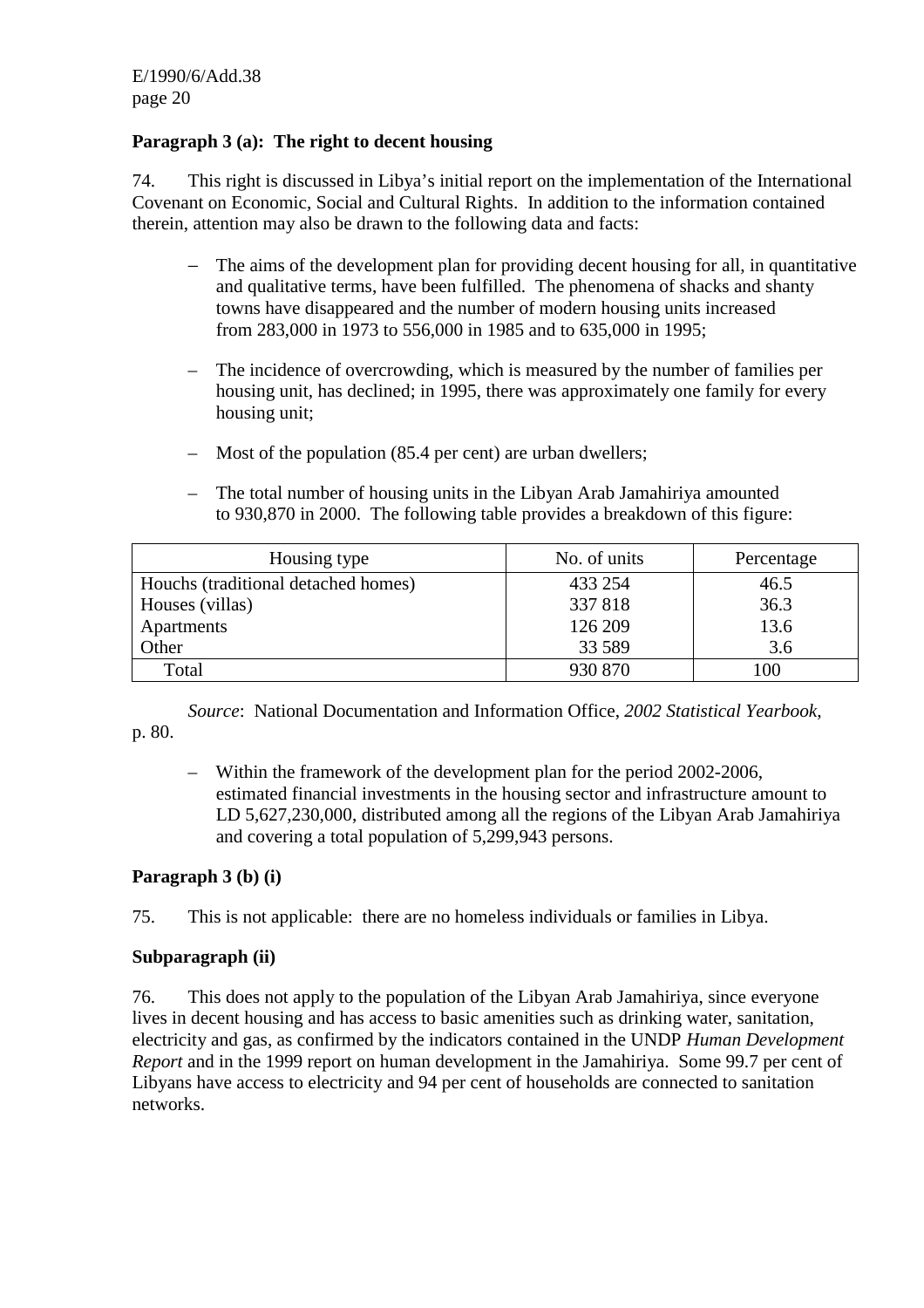## **Subparagraph (iii)**

77. There are many houses in Libya which were built illegally and without any form of planning.

## **Subparagraph (iv)**

# 78. Not applicable.

79. A national housing strategy to the year 2000 was put in place and a long-term plan for the period 1996-2020 was adopted. Several decrees have been issued to facilitate access to healthy, decent and affordable housing. They include General People's Committee Decree No. 275 of 2001, introducing a scheme for distributing loans worth a total of LD 440 million, depending on the source of financing and type of loan. Under article 3 of the Decree, commercial banks in Libya are required to lend private banks approximately LD 150 million, which the private banks in turn must use to offer mortgages for the construction of 6,000 housing units in certain agricultural and pastoral areas. Under article 4 of the Decree, commercial banks are required to lend money to agricultural and pastoral banks in the sha`biyyat (regions).

80. General People's Committee Decree No. 173 of 2001 contains a number of provisions on agricultural and pastoral loans. Under article 1, commercial banks and private banks offer citizens 25-year mortgages, worth LD 30,000 each, for agricultural and pastoral dwellings. In that connection, the General People's Congress, in paragraph 3 of Decree No. 20 of 1999, concerning public affairs, instructed the secretariat of the General People's Committee to take the necessary steps to increase the capital reserves of specialized banks, taking account of their turnover and size, with a view to increasing the number of recipients of production, services and housing loans.

81. In implementation of the Decree, a number of building and construction companies were established. For example, the Tahadi Building and Construction Agency was set up pursuant to General People's Committee Decree No. 185 of 2000 to help manage housing and infrastructure construction and maintenance projects, process various kinds of commercial transaction, and invest money in Libya and abroad in accordance with the laws in force. The Agency has special responsibility for managing housing projects created to sell homes to third parties (art. 3).

# **Paragraph (e)**

82. This paragraph, which refers to changes in national policies and laws adversely affecting the right to adequate housing, does not apply.

# **Paragraph 4**

- 83. The difficulties encountered by the State in implementing article 11 include:
	- The decline in public receipts resulting from the fall or fluctuations in oil prices;
	- The lack of public awareness about nutrition and health;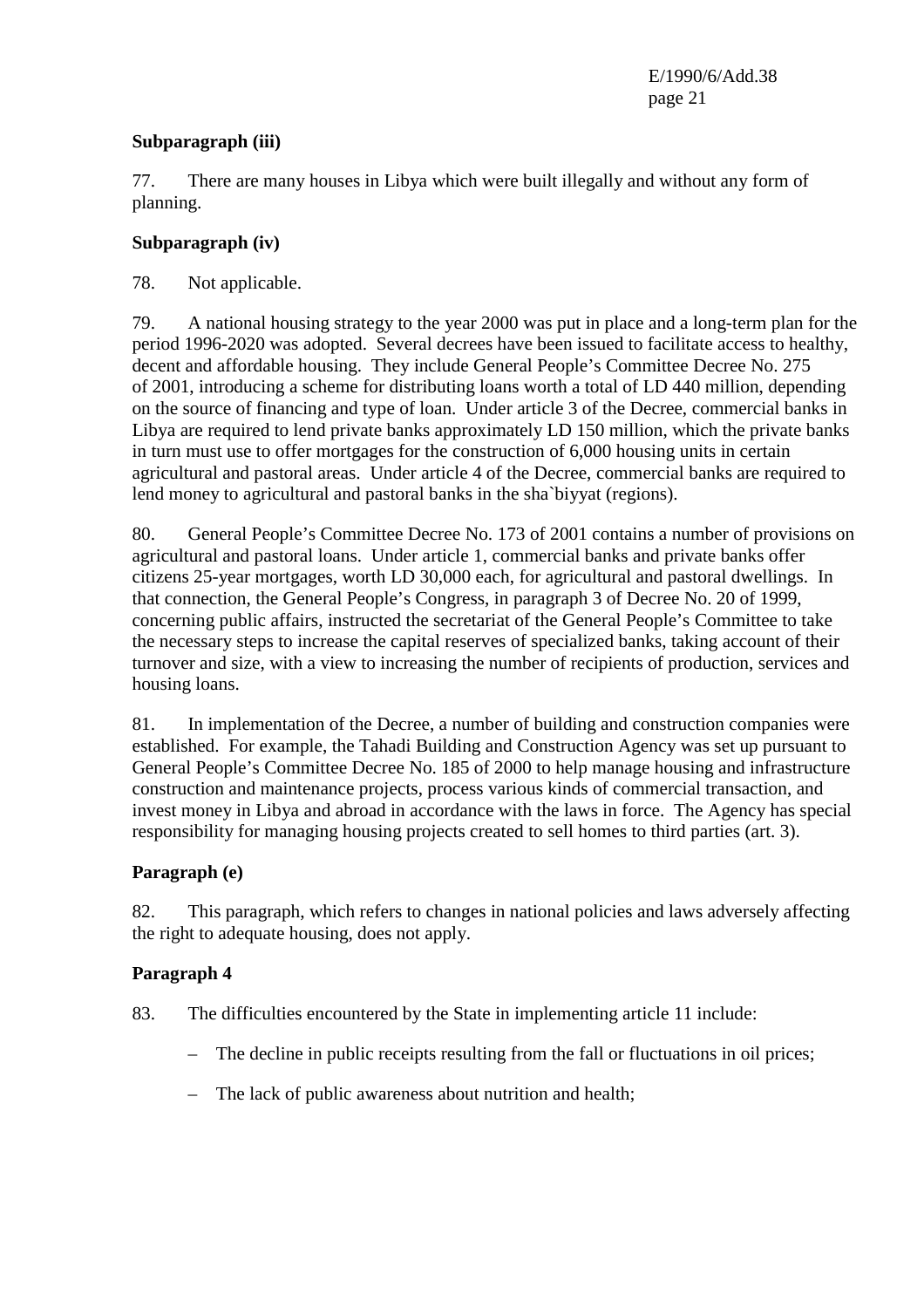- The scarcity of water;
- Illegal construction by some individuals;
- The fact that some housing units have been turned into places of work.

# **Paragraph 5**

84. The Libyan Arab Jamahiriya uses the assistance provided by the United Nations, particularly WHO, FAO, UNICEF and UNDP, to fulfil the rights enshrined in article 11. In particular, it has benefited from their technical and practical expertise in order to deal with plant epidemics and protect livestock and the environment.

## **Article 12 - Right to the enjoyment of the highest attainable standard of physical and mental health**

85. In its initial report to the Committee, the Libyan Arab Jamahiriya provided information on the health situation which answers most of the questions raised in the relevant paragraph of the guidelines. We should, however, like to add the following.

86. The general health strategy adopted in the early 1970s was based on the principle of health for all, involving the provision of comprehensive health services throughout all regions of the country and in all areas of specialization. This commitment was sustained by the successive strategies adopted until 1999. Under the Health Act No. 106 of 1973, all citizens have a recognized right to health care and medical treatment, which the State must guarantee.

87. Under article 1 of Decree No. 24 of 1995, approving the national strategy on health for all, primary health care essentially relies on proper nutrition that is feasible, socially acceptable and accessible to all families and individuals. Article 3 of the same Decree defines the elements of primary health care with regard to social and health information and awareness, physical and mental health, proper nutrition, safe drinking water, sanitation, environmental safety, maternal and child health care, family planning, immunization against infectious diseases, the eradication of infectious and non-infectious diseases, emergency treatment, first-line medicines, occupational health and safety, and social health. Decree No. 686 of 1992, amending the regulation on compulsory immunization, provides, in article 2, that children must be vaccinated in accordance with established health protocols and that anyone who fails to comply with this requirement will be prosecuted.

88. With regard to Libya's general health strategy, the indicators have improved significantly, with men living on average until the age of 64 and women up to the age of 66. While average life expectancy (taking men and women together) was not more than 46 years in the 1970s, according to estimates for 1998, it is now close to 70 years. The infant mortality rate fell from 118 per 1,000 live births in 1973 to 24.4 in 1995. Studies clearly show that the gap between infant mortality rates in urban centres and rural areas is closing. According to the 1995 children's health survey, the 67 per cent fall in the infant mortality rate in urban centres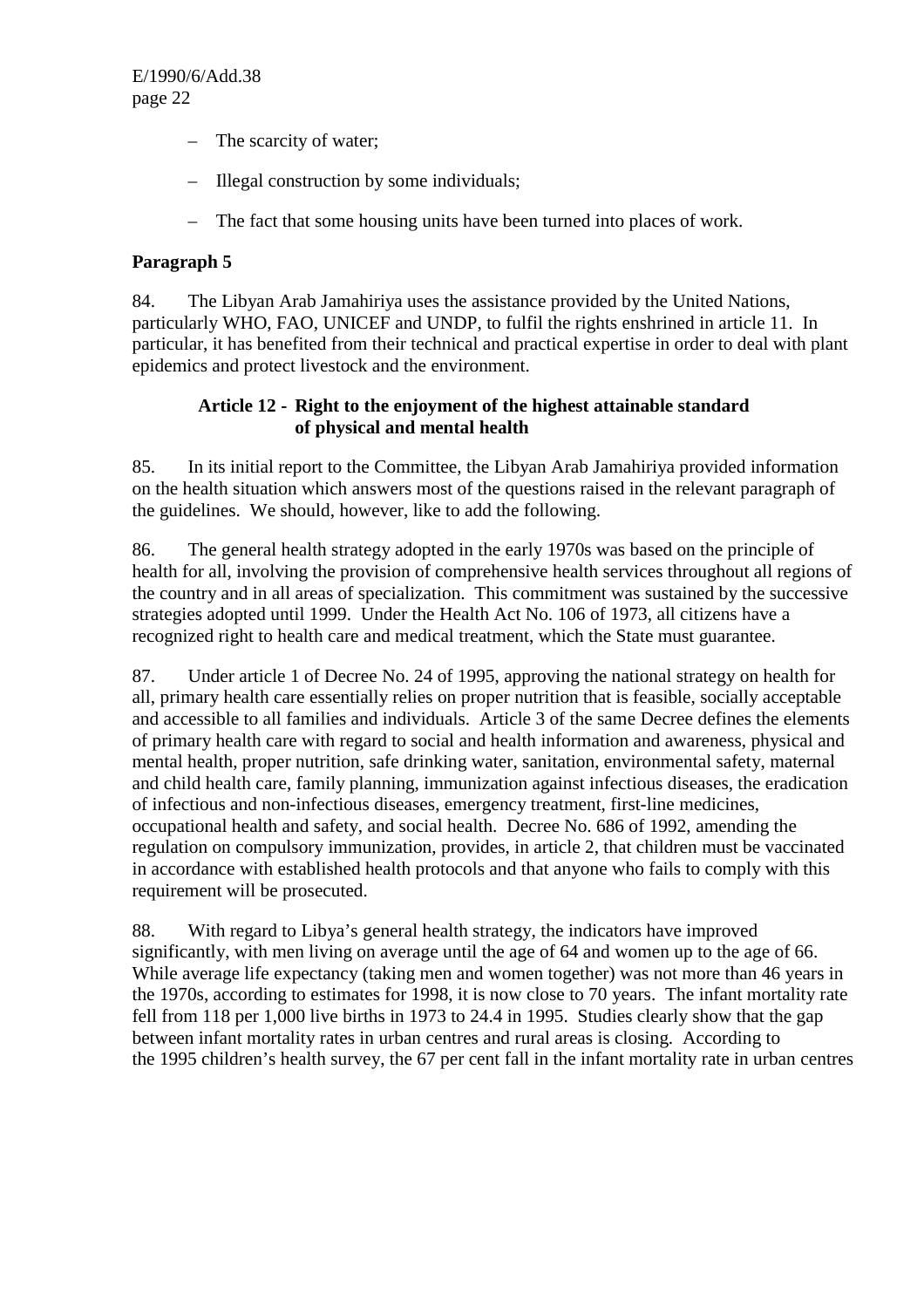was accompanied by a 62 per cent fall in the rate in rural areas. Moreover, the total fertility rate dropped from around 9.1 children per woman in 1984 to 5.1 in 1995. This all underscores the effectiveness of the national health strategy, which was designed to bring about a huge expansion in health services and a more equitable distribution of services among the regions. The national strategy also pays due attention to the provision of health care for particular segments of society (such as older persons, disabled persons and women and children). It guarantees citizens of all ages access to improved health services, on the basis of a health-care policy geared towards improving standards of care and developing the health infrastructure, which has in fact improved and expanded to an unprecedented degree, with LD 60 million having been allocated to it out of the health sector's operating budget for 2002. The developments in the health sector over the last three decades are a tribute to the work that has been done to build up Libya's health infrastructure.

89. As with the training of health personnel, it was during the 1970s, when the first and second development plans were put into operation, that the greatest changes occurred in terms of health infrastructure development. Around 89 primary health centres were established and, by 1988, their number had swollen to 931. Health centres followed a similar pattern: 148 centres were established in 1980 and, by 1998, they had increased in number to 163. During the first decade of the development process, 40 polyclinics were set up throughout the country. There are fewer polyclinics now, some having been turned into specialized clinics.

90. The trends in hospital capacity, measured in the number of available beds, are a clear sign of the rapid expansion that has taken place in the hospital sector over the last few decades. During the period covered by the three development plans (1973-1985), the number of beds per 1,000 inhabitants rose from 3.6 at the beginning of the period to 5.3 by the end of 1985. (This ratio is likely to fall gradually as the population grows.) The number of hospitals increased to 83 - 23 of them specialized institutions. The Libyan Arab Jamahiriya acquired two pharmaceuticals plants, the Maya and Rabita plants, to cater for the local market.

91. In order to facilitate access to better health services, the private sector is included in the State's plan so that it can play a positive role in the implementation of the national strategy. Under Act No. 6 of 2000, concerning educational and health cooperatives, qualified persons are authorized to deliver health services through cooperatives established in accordance with the terms of the Act.

92. In recognition of the close link between the environment and the human right to health, the Environmental Protection Act No. 7 of 1982 and the Public Hygiene Act No. 16 of 1984 were promulgated. Both Acts guarantee citizens (both men and women) the right to enjoy a healthy environment that protects them against diseases that can be caused by misuse of the environment. The objectives of the laws which regulate this area are to create a healthy environment and protect it against pollution, to safeguard the quality of air, water and the natural habitat, and to address all the related problems that can jeopardize human health.

93. In addition to the foregoing, we should like to mention special health care, which focuses on the maintenance of industrial safety and occupational health, treatment for victims of industrial accidents or occupational diseases, the delivery of rehabilitation services, care for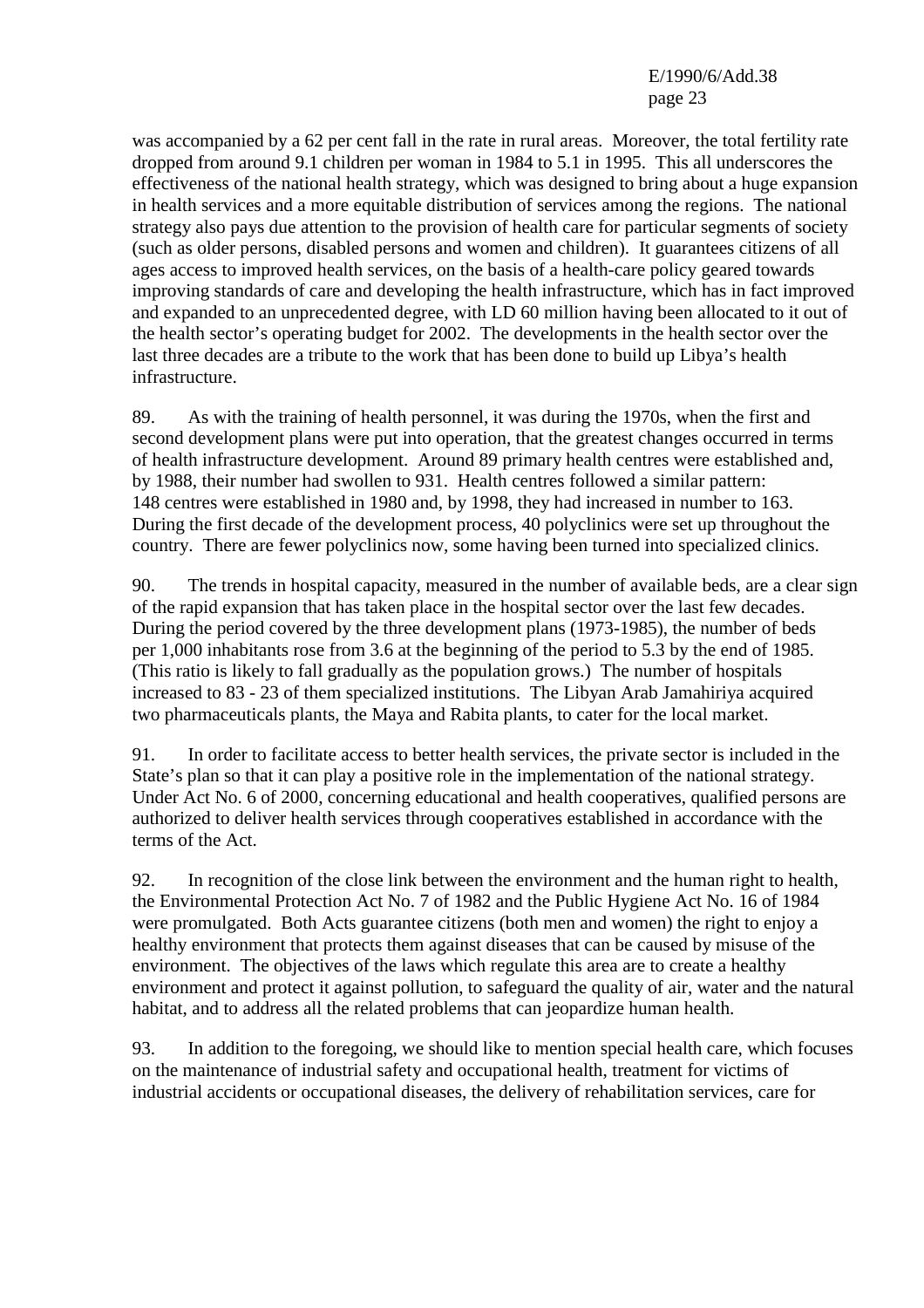older persons, and the provision of health services for disabled persons and persons living in welfare institutions. The legislator has not overlooked the importance of the role of social welfare in improving citizens' lives and raising their standard of living. The Social Security Fund established pursuant to Act No. 20 of 1998 has had a positive impact on the health of the Libyan people. According to the data on demographic trends taken from the 1995 census, the mortality rate fell from 9.4 per 1,000 inhabitants in 1973 to 3.1 in 1995. The main health indicators for 2000 and 2001 are set out in the next few tables.

| Indicator                                 | 2000 | 2001    |
|-------------------------------------------|------|---------|
| No. of inhabitants per hospital bed       | 243  | 280     |
| No. of doctors per 1 000 inhabitants      | 1.3  | 1.3     |
| No. of dentists per 10 000 inhabitants    | 1.3  | 0.8     |
| No. of pharmacists per 10 000 inhabitants | 2.3  | 1.4     |
| No. of nurses per 1 000 inhabitants       | 4.3  | 4.3     |
| Infant mortality rate                     | 24.4 | 25.9    |
| Under-five mortality rate                 | 30.1 | 31.7    |
| Daily calorie intake                      | 3787 | 3 3 3 3 |
| Life expectancy at birth                  | 70   |         |

*Source*: National Documentation and Information Office.

|                                              | 1997                | 1998    | 1999    | 2000    | 2001    |  |  |
|----------------------------------------------|---------------------|---------|---------|---------|---------|--|--|
|                                              | Health institutions |         |         |         |         |  |  |
| No. of hospitals                             | 79                  | 83      | 83      | 82      | 82      |  |  |
| No. of public hospital beds                  | 1930                | 18 645  | 18 645  | 18821   | 18 9 59 |  |  |
| No. of homes for disabled persons            | 53                  | 53      | 63      | 53      | 53      |  |  |
| No. of beds in residential facilities        | 1 0 6 0             | 1 0 6 0 | 1 3 5 1 | 1 0 6 0 | 1 0 6 0 |  |  |
| No. of clinics owned by natural persons      |                     | 16      | 26      | 26      | 26      |  |  |
| and cooperatives                             |                     |         |         |         |         |  |  |
| No. of beds in clinics                       | 502                 | 620     | 747     | 620     | 620     |  |  |
|                                              | Health personnel    |         |         |         |         |  |  |
| No. of specialists and general practitioners | 5 9 6 0             | 5 6 7 6 | 7 1 8 3 | 6 6 7 6 | 6 6 7 6 |  |  |
| No. of dentists                              | 368                 | 420     |         | 420     | 420     |  |  |
| No. of pharmacists                           | 492                 | 518     | 509     | 722     | 722     |  |  |
| No. of nurses                                | 22 28 9             | 22 9 51 | 30 551  | 22 951  | 22 951  |  |  |
| No. of health assistants                     | 6 6 3 3             | 6815    |         | 6815    | 6815    |  |  |
| Administrative workers                       | 22 3 19             | 63 656  | 64 722  | 63 860  | 63 830  |  |  |

#### **Number of health institutions and staffing levels (1997-2001)**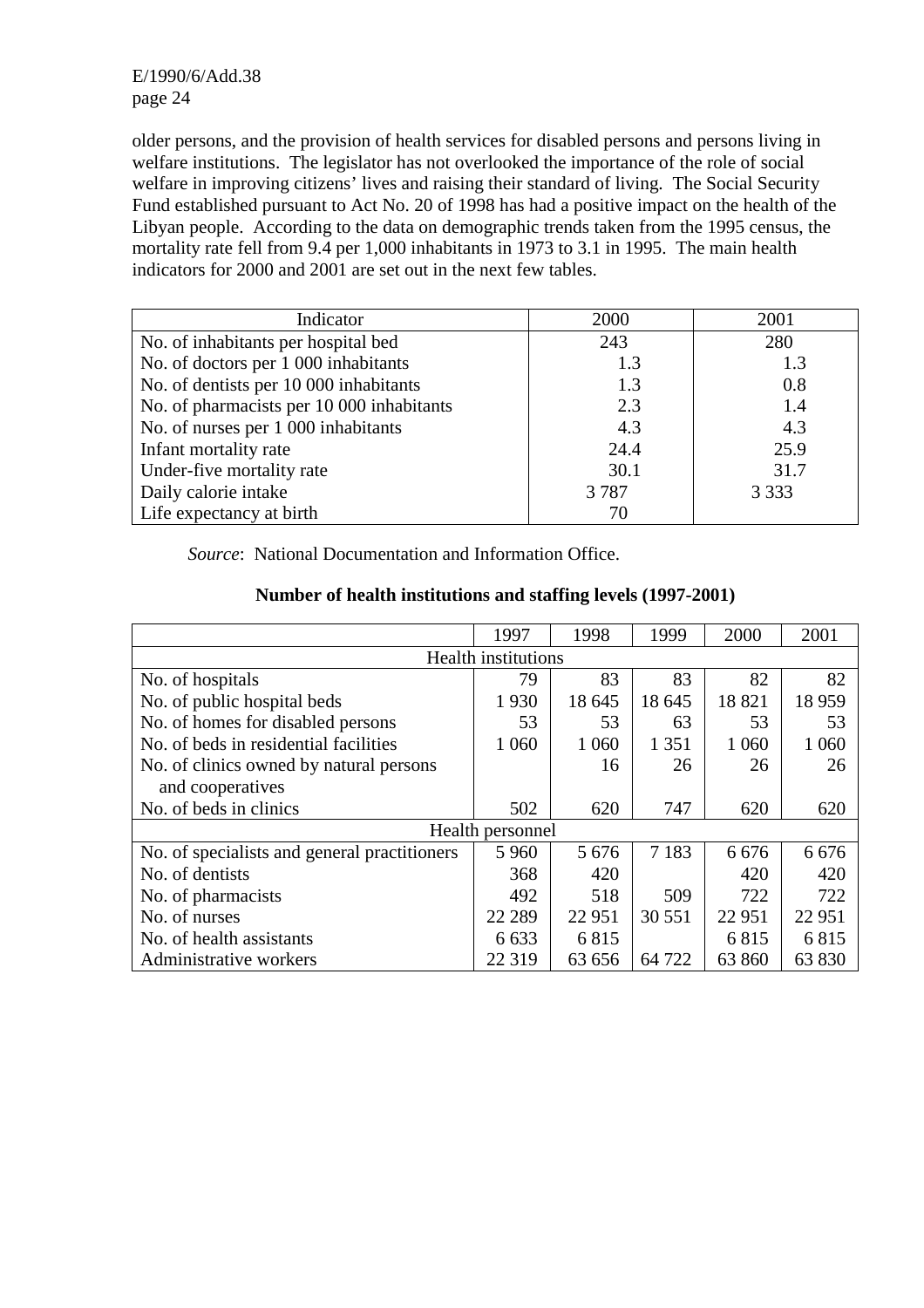| Year | No. of  | No. of     | No. of            | No. of    | No. of    | No. of        | No. of       | No. of  |
|------|---------|------------|-------------------|-----------|-----------|---------------|--------------|---------|
|      | beds    | admissions | surgical          | births    | X-rays    | blood tests   | medical      | deaths  |
|      |         |            | <i>operations</i> |           |           |               | examinations |         |
| 1996 | 20897   | 432 287    | 92 7 28           | 1 023 202 | 1 278 629 | 7 202 088     | 419 664      | 7994    |
| 1997 | 20 9 26 | 413 802    | 108 716           | 99 079    | 201 166   | 7 369 294     | 468722       | 7716    |
| 1998 | 20 3 25 | 405 315    | 11886             | 94 878    | 1 573 575 | 8 0 0 2 4 2 5 | 556 603      | 8 2 1 2 |
| 1999 | 20 743  | 416 693    | 104 045           | 79 696    | 944 240   | 569 270       | 350 985      | 70 878  |
| 2001 | 18 959  | 406 808    |                   | 99 813    |           |               |              | 8 3 3 4 |

# **Hospital statistics, 1996-2001**

NB: Number of beds includes both beds owned by the public sector and by cooperatives.

## **Number of health professionals and paramedics per 1,000 inhabitants (1999/2001)**

| Specialization | 1999    | 2001   |
|----------------|---------|--------|
| Dermatologists | 830     | 714    |
| Dentists       | 11 200  | 11 354 |
| Pharmacists    | 9 0 0 0 | 5 0 20 |
| <b>Nurses</b>  | 220     | 208    |
| Paramedics     | 700     | 740    |

#### **Vaccination according to location**

| Vaccine (children from 12 to 23 months) | Urban centres | Rural areas | Total |
|-----------------------------------------|---------------|-------------|-------|
| Tuberculosis                            | 90.7          | 98.0        | 99.2  |
| Polio: first dose                       | 98.7          | 97.1        | 98.2  |
| Polio: second dose                      | 97.6          | 96.4        | 97.2  |
| Polio: third dose                       | 95.5          | 95.6        | 95.8  |
| <b>Measles</b>                          | 92.4          | 91.7        | 92.2  |

#### **Private health institutions**

| vpe                              | Number |
|----------------------------------|--------|
| Cooperatives and private clinics | 324    |
| Private pharmacies               | 745    |
| Laboratories                     |        |

## **Paragraph 2**

94. The Jamahiriya pursues the national health policy that is set out in General People's Committee Decree No. 24 of 1995 and the Health Act No. 106 of 1973, to which reference was made above. The Jamahiriya is committed to the WHO primary health-care approach, as evidenced by its health infrastructure and the way in which it structures the deployment of its health personnel.

#### **Paragraph 3: Health spending**

95. The following table provides information on health spending as a percentage of the State budget and of GDP during the period 1973-1996.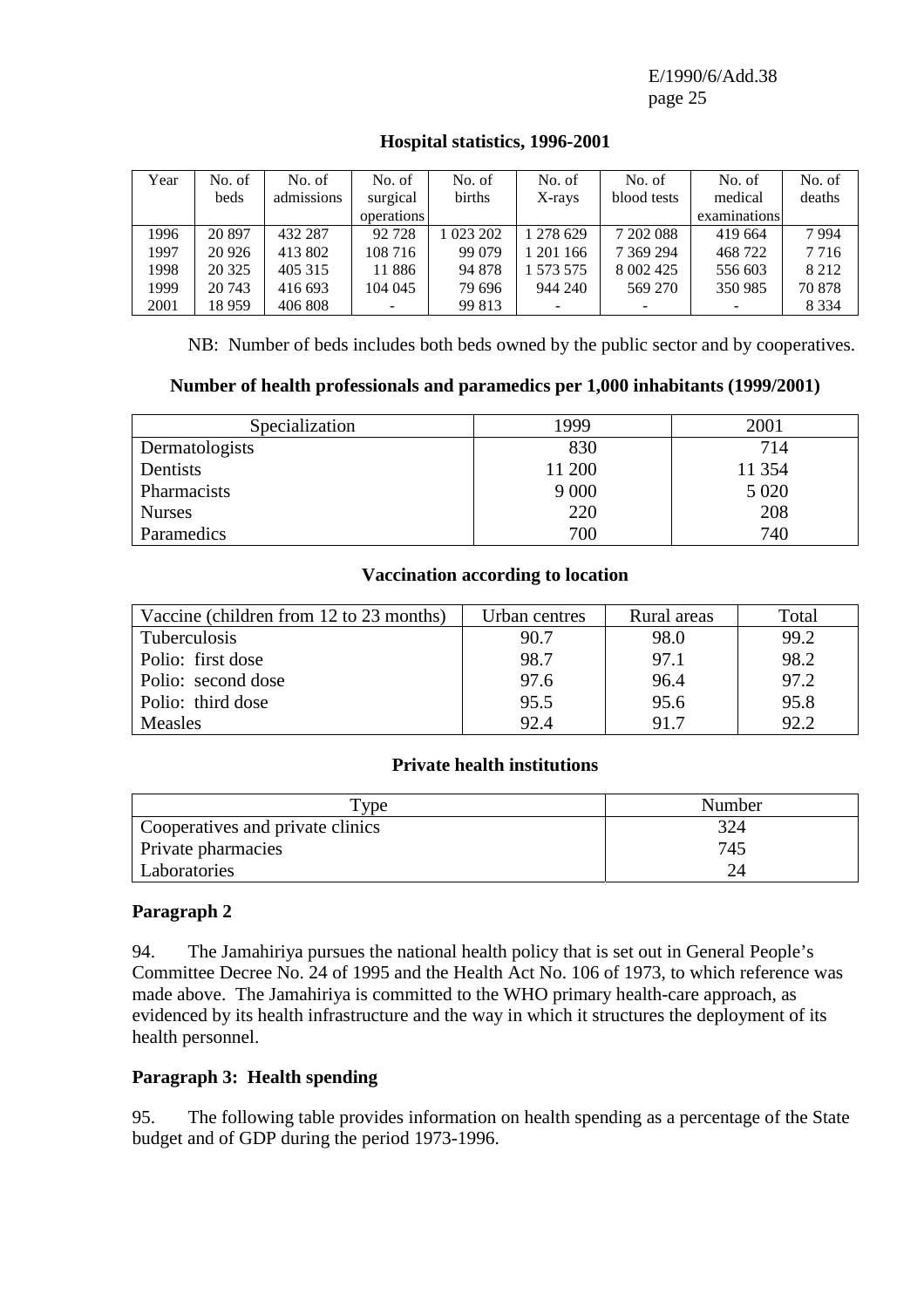| Years | <b>Budget</b> |             | % total GDP | % General budget |
|-------|---------------|-------------|-------------|------------------|
|       | Ordinary      | Development |             |                  |
| 1973  | 27.2          | 15.4        | 2.0         | 5.1              |
| 1975  | 52.6          | 24.7        | 2.1         | 5.6              |
| 1980  | 52.8          | 75.8        | 0.7         | 2.2              |
| 1990  | 72.8          | 22.3        | 1.3         | 2.5              |
| 1993  | 339.0         | 4.6         | 1.2         | 5.0              |
| 1996  | 456.1         | 66.0        | 3.7         | 17.1             |
|       |               |             | 4.4         | 19.6             |

*Source*: National Documentation and Information Office, *Human Development in the Jamahiriya 1999*.

# **Paragraph 4: Infant mortality**

## **Subparagraph (a)**

96. Infant mortality rates are mentioned in the section on general health indicators.

## **Subparagraph (b)**

97. With regard to access to safe water, according to the 2000 *Human Development Report*, 3 per cent of the population had no access to safe water in 1998. This means that 97 per cent of the population in rural areas and urban centres did have access to safe water.

## **Subparagraph (c)**

98. With regard to population access to adequate disposal facilities, the same report indicates that only 2 per cent of the population did not have access to sanitation services, that 98 per cent were provided with these services, and that society guarantees this right without distinguishing between rural areas and urban centres.**<sup>8</sup>**

## **Subparagraph (d)**

99. With regard to immunization of infants against diphtheria, pertussis, tetanus, measles and poliomyelitis, the *2002 Statistical Yearbook* shows that the rate of vaccination against these diseases amounts to 92.4 per cent in urban centres and 91.7 per cent in rural areas, which means that total coverage amounts to 92.2 per cent.**<sup>9</sup>** Public endeavours, health cooperatives and the Maghreb Immunization Campaign have jointly helped to educate families about the importance of immunization. At the same time, Libyan law (the Health Act and its implementing regulations) requires legal guardians to vaccinate children and imposes penalties for failure to do so.

100. Taking account of these and other indicators on the right to food and health care, the UNDP's *Human Development Report* ranked Libya among the countries that have achieved a good level of sustainable human development. On a scale from 0 to 1, Libya scored 0.806, placing it in sixty-fourth position out of a total of 174 States in 1998.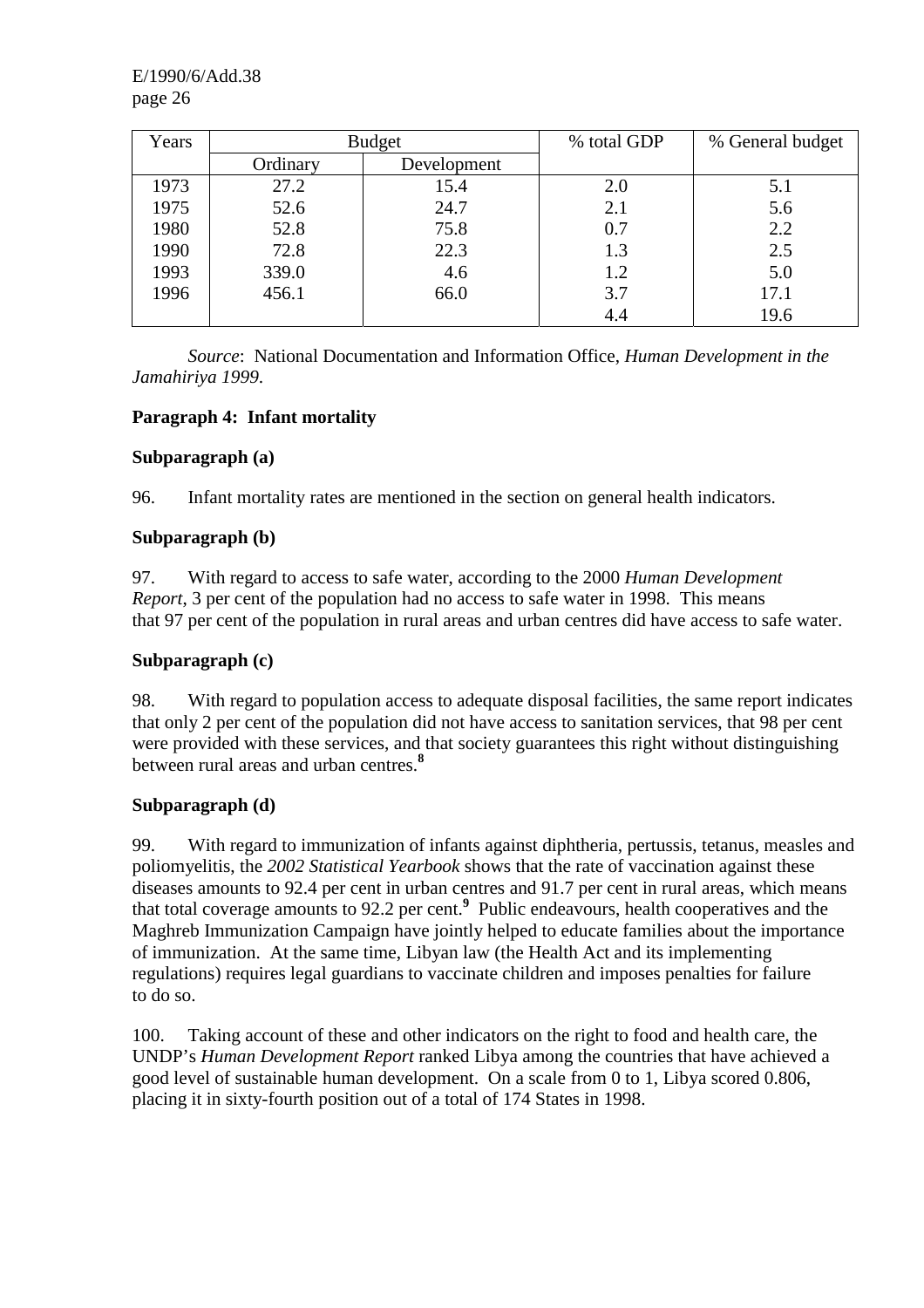# **Paragraph (e)**

101. Life expectancy at birth stood at 70.2 years in 1998,**<sup>10</sup>** as compared with a figure of around 46 years in 1970. The national report on human development ascribes this improvement to a number of factors, including the changes made to the health infrastructure and the implementation of health policies relating to the proportion of the population with access to adequate health services. That proportion is now close to 95 per cent, as compared with 45 per cent in 1973.

## **Paragraph (f)**

102. The available data indicate that the proportion of the population with access to care provided by trained personnel in any area of specialization is more than 95 per cent and can be as high as 100 per cent in urban centres.

# **Paragraph (g)**

103. According to the statistics compiled by the General People's Health Committee for 1999,**<sup>11</sup>** the proportion of pregnant women having access to trained personnel during pregnancy was 99 per cent. The maternal mortality rate was 30 deaths per 10,000 live births in the same year.

## **Paragraph (h)**

104. The proportion of infants having access to trained personnel for care is over 98 per cent in urban centres and around 96 per cent in rural areas.

## **Paragraph 5**

105. The situation of drug dependents and persons infected with HIV/AIDS is much worse, although, according to the statistics contained in the 1999 national report on human development, the number of persons being treated for HIV/AIDS was not more than 500.

## **Subparagraph (a)**

106. The policies in place can be said to respect the rights of these groups and any changes that have been made have positively affected their health situation.

## **Subparagraph (b)**

107. The policies adopted reaffirm the rights of these groups to protection, treatment and rehabilitation services. Centres have been set up to treat drug dependents and care for persons with HIV/AIDS. The State has adopted a policy of raising awareness of the dangers of drugs and HIV/AIDS within the framework of the Health Awareness and Advice Programme, which was established for the purpose of implementing health policies and the Health Act.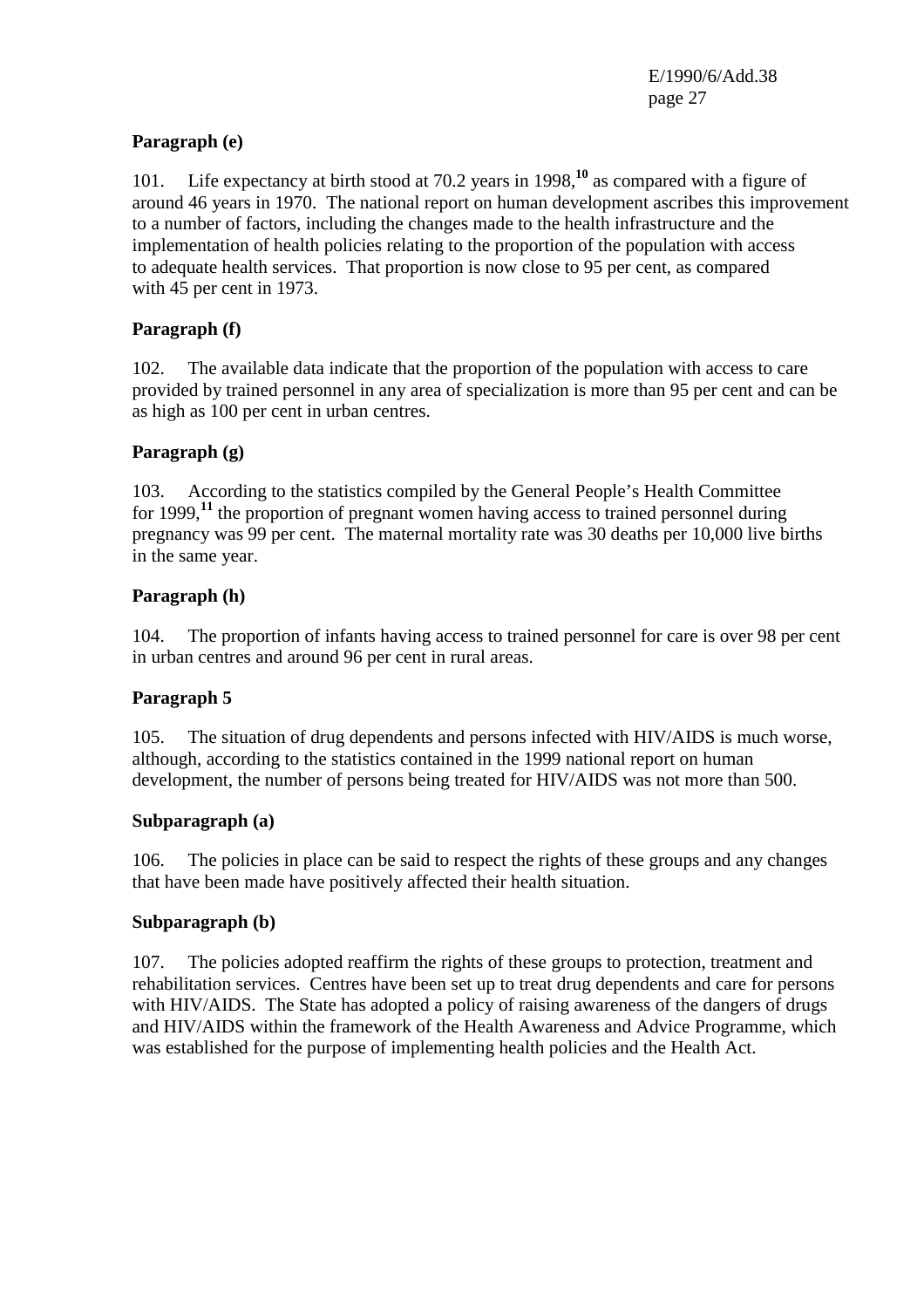#### **Subparagraph (c)**

108. Public policy provides for the implementation of a number of measures relating to the groups mentioned in paragraph 5. These measures include:

- − The requirement that citizens and non-citizens produce health certificates showing them to be free of any infectious disease, particularly HIV/AIDS;
- − The requirement that students in different stages of education produce certificates showing them to be free of any infectious disease;
- − The requirement that foreigners, particularly illegal immigrants, undergo medical examinations;
- − The conduct of inspections in bakeries and places which manufacture foodstuffs and supplies, in order to verify employees' health;
- − The stepping up of anti-drugs campaigns and border controls and the identification, arrest and prosecution of drug traffickers.

109. All the above measures have helped to curb epidemics, as well as drug abuse and drug dependency.

110. It should be noted that the highest incidence of malaria and HIV/AIDS is found among people who enter the country illegally. In the 1970s, they accounted for 65 per cent of all malaria cases. Those of them suffering from AIDS are entitled to free treatment under the same conditions as Libyan citizens, while those who pose a threat to society are returned to their country of origin, at Libya's expense, in accordance with the treaties concluded with the relevant State. This can hardly be characterized as discrimination.

## **Subparagraph (d)**

111. The measures taken to curb the spread of HIV/AIDS have helped to contain the infection. Moreover, a centre for infectious diseases has been established which accords priority to this phenomenon. It has intensified its efforts, in conjunction with the UNDP office in Libya, to prevent the spread of this scourge.

#### **Subparagraph (e)**

112. Maternal and child health-care centres offer regular antenatal check-ups and treat any health problems that may arise during pregnancy. According to the *Human Development Report 2000*, this has helped to reduce the stillbirth rate, which dropped from 105 per 1,000 births in 1970 to 20 in 1998. Between 1990 and 1998, the neonatal death rate also fell to 75 deaths per 100,000 births. Infant mortality rates likewise fell, from 160 per 1,000 live births in 1970 to 24 in 1998.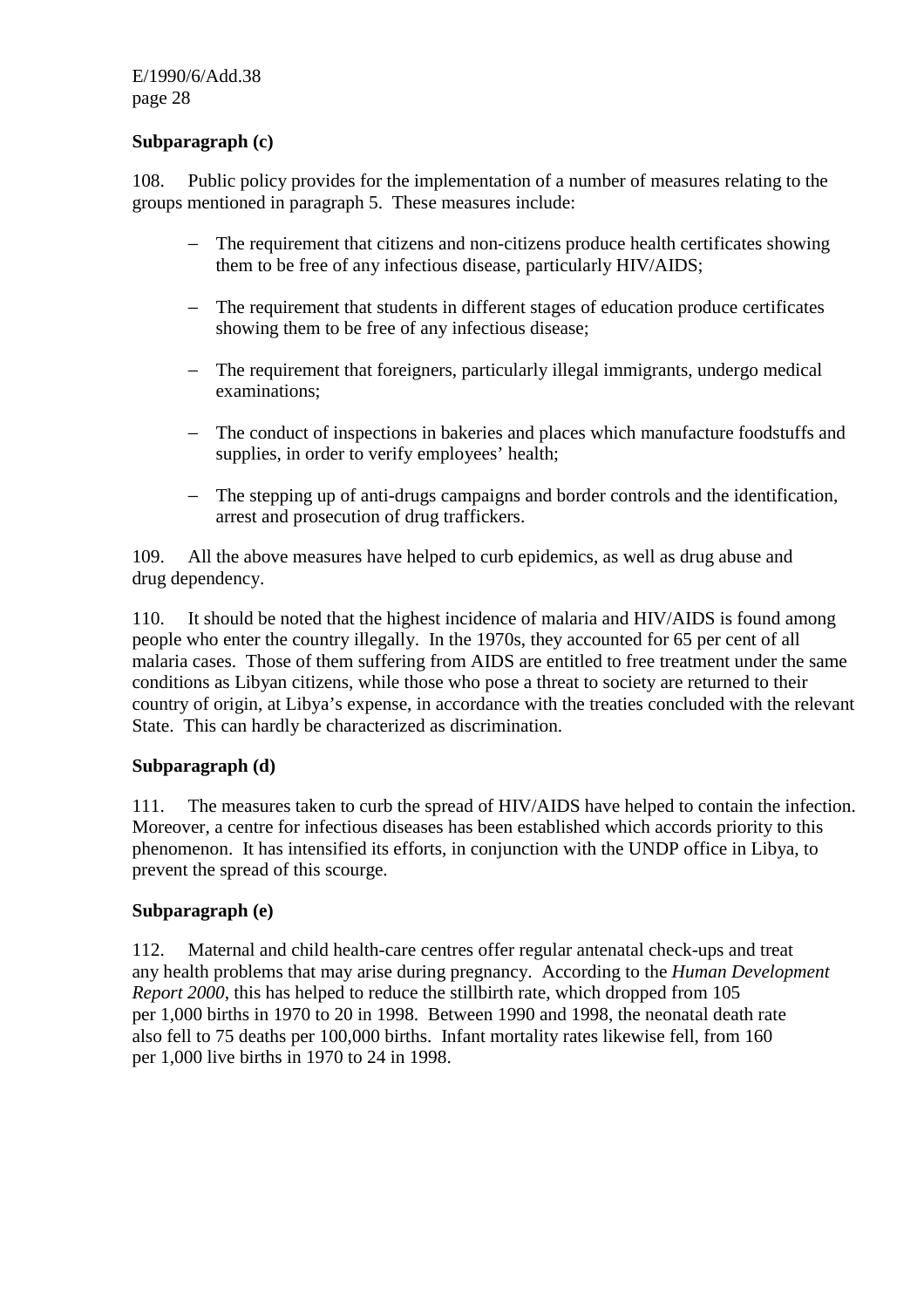#### **Subparagraph (f)**

113. The Environmental Protection Agency, the Food and Drugs Agency, and the Health Inspections Agency monitor the implementation of environmental protection and industrial hygiene policies and verify compliance with industrial safety procedures. The Social Security Fund covers all persons afflicted by occupational illnesses and injuries.

#### **Subparagraph (g)**

114. The following measures have been taken by the Libyan Arab Jamahiriya to prevent epidemic, endemic, occupational and other diseases:

- − The enactment of legislation making it compulsory to vaccinate against these diseases and criminalizing failure to do so; the enactment of laws on preventive health care and preventive treatment and on food protection and controls; the establishment of regulations on the use of pesticides; and the passing of laws on occupational health and hygiene and industrial safety;
- − The delivery of training, by the Higher Institute for Occupational and Environmental Health and Hygiene, for experts in this field;
- − The delivery of training, by specialized university faculties and higher institutes, for medical and paramedical personnel, in the implementation of policies on the prevention and eradication of infectious and contagious diseases;
- − The implementation of the Health Awareness Programme in every sha`biyyat in the country, in order to increase health awareness, particularly about the epidemics of HIV/AIDS, hepatitis, etc. In this connection, we should like to mention the first national public awareness campaign, which was sponsored by the secretariat of the General People's Committee for Justice and Public Security and the Faculty of Law of Fateh University and was carried out in conjunction with a number of non-governmental organizations and private associations;
- − The follow-up done by the General People's Committee for Justice and Public Security, through the General Drugs Department, on the implementation of policies aimed at combating drugs and psychotropic substances;
- − The controls imposed at border points and the screening of foreigners entering the country, particularly illegal entrants, in order to prevent the spread of infectious and contagious diseases.

#### **Subparagraph (h)**

115. For fuller information, please refer to the reply provided to the questions on article 12 of the Covenant, together with the initial report.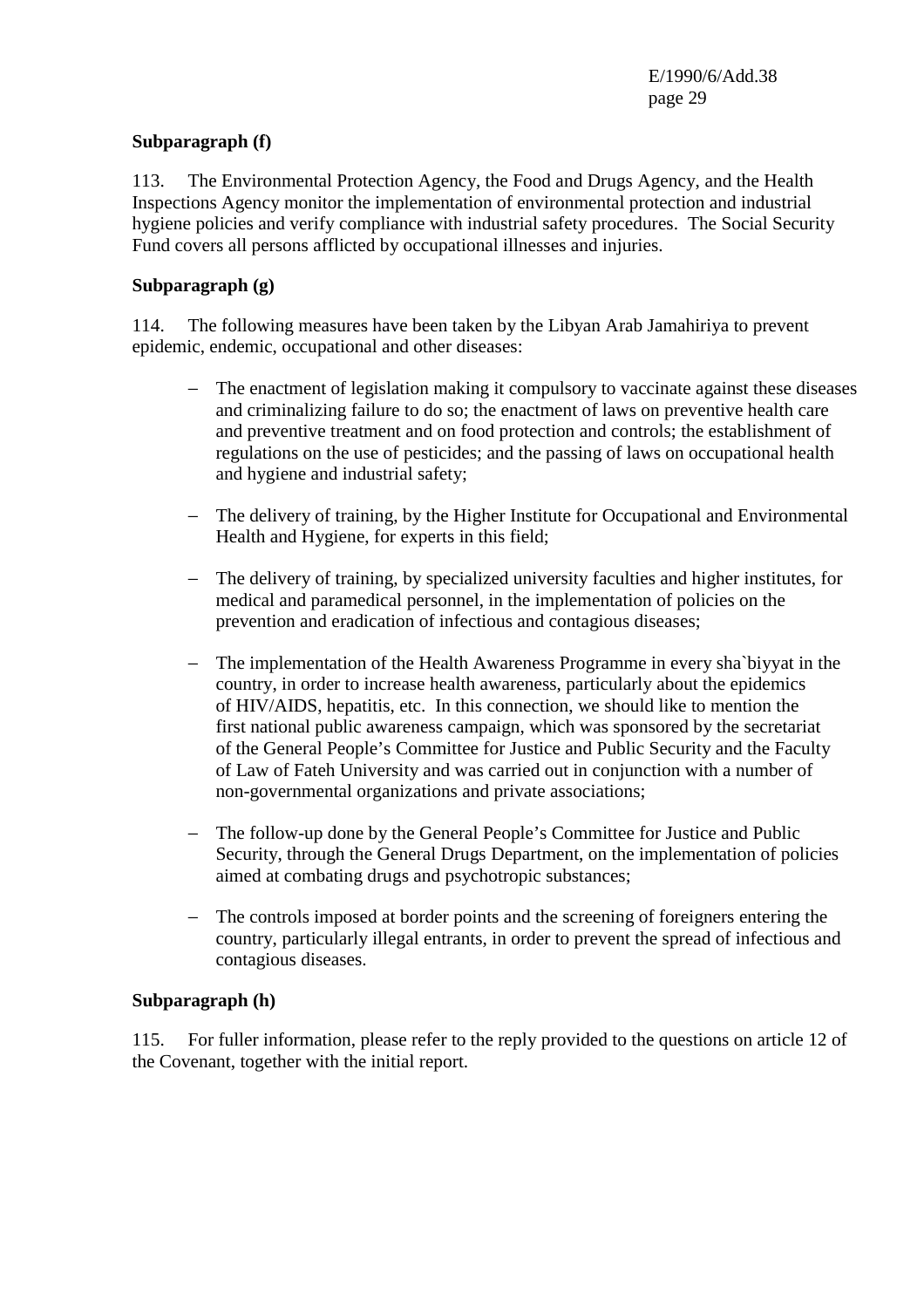# **Paragraph 7**

116. According to the system of government by the people, the masses, acting through their people's congresses, are the source of every decision taken in every district, village and town in the Libyan Arab Jamahiriya, and they play an active part in primary health-care planning. Those responsible for health and social security locally, in the people's congresses and at the level of the sha`biyyat, are involved in primary health-care planning, and the people's health committees in every sha`biyyat implement the decisions on primary health-care planning that are taken at meetings of the General People's Congress. The People's Monitoring, Follow-Up and Inspection Mechanism oversees the implementation of these decisions.

## **Paragraph 8**

117. Reference has already been made to the role played by the people's health committees in the sha`biyyat (formerly municipalities) in disseminating information via leaflets, bulletins, local radio, meetings, colloquia and seminars.

## **Paragraph 9**

118. International assistance, particularly technical assistance and consultancy, plays an important role in the full realization of the right enshrined in article 12. We refer in particular to the cooperation with WHO on HIV/AIDS and hepatitis and that with UNICEF on guaranteeing the rights of children and mothers to health care and adequate food and on combating the diseases to which they are vulnerable.

#### **Article 13 - Right to education and instruction**

119. With regard to the questions on the implementation of article 13, we refer to Libya's initial report and to the report which Libya presented at the meeting of the International Consultative Forum on Education for All, held at Dakar (Senegal) from 26 to 28 April 2000.

## **Article 14 - Right to education**

120. The comments on article 13, concerning sources of information and the fulfilment of our obligations, also apply here.

#### **Article 15 - The right to culture**

121. This article is concerned with the recognition by every State party of the right of everyone:

- − To take part in cultural life;
- − To enjoy the benefits of scientific progress and its applications;
- − To benefit from the protection of the moral and material interests resulting from any scientific, literary or artistic production of which he is the author.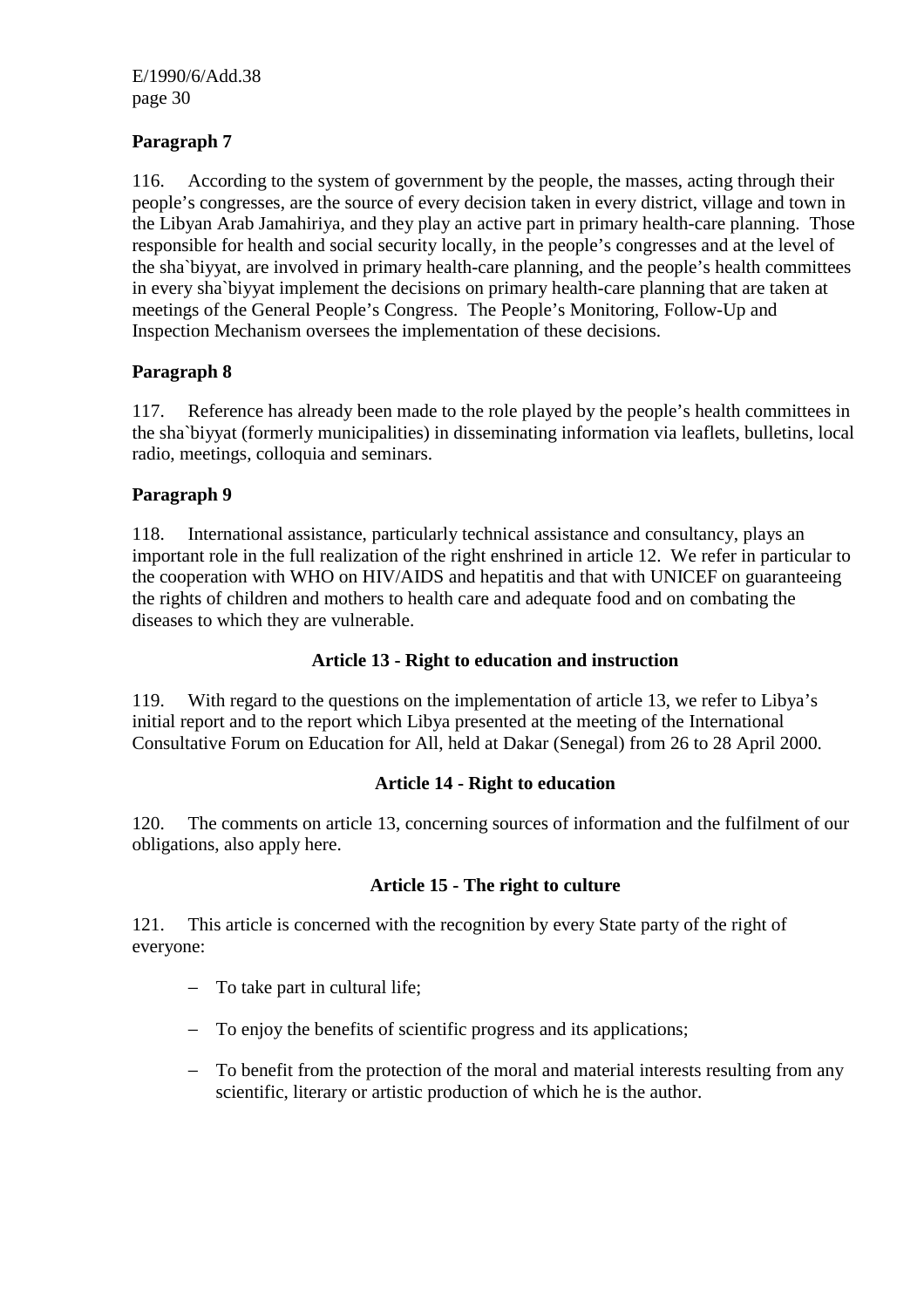# **Paragraph 1 (a)**

122. The Libyan Arab Jamahiriya has mobilized the requisite funding for the promotion of cultural development and popular participation in cultural life, including support and promotion of private initiatives. The 2002 development budget allocated funds for that purpose, as the following table shows:

| Scientific and cultural activities            | Allocations (in millions of dinars) |
|-----------------------------------------------|-------------------------------------|
| Training of human resources in the scientific | 201 228                             |
| and cultural domains                          |                                     |
| Scientific and literary research and studies  | 54 239                              |
| The Jamahiriya Media Institute                | 17 000                              |
| The National Office for Scientific Research   | 25 6 6 6                            |
| The National Tourism and Antiquities Board    | 12 078                              |
| Creative activities                           | 1985                                |

## **Subparagraph (b)**

123. The Jamahiriya has a well-developed infrastructure for promoting cultural development and popular participation in cultural life. Cultural centres have been established in all urban centres and rural areas, schools have been equipped with libraries, and the country has many museums, public libraries, exhibition halls and Internet centres. There is a dedicated policy on the promotion of traditional arts and crafts, together with a professional congress of traditional crafts and trades, which defends the rights of artisans. The Tripoli Old Town Project was created to preserve traditional arts and crafts, which are undergoing a major revival at the present time.

## **Subparagraph (c)**

124. The Libyan Arab Jamahiriya promotes a cultural identity that is open to other cultures and fosters ties between peoples. It supports the formation of associations whose object is to cement bonds of friendship between the Libyan people and other nations. An office of the secretariat of the General People's Congress is responsible for monitoring the implementation of this policy.

## **Subparagraph (d)**

125. Libya's policy on culture seeks to promote awareness of the diversity of the cultural heritage, in view of the marked cultural differences that exist between the different regions of the country.

#### **Subparagraph (e)**

126. The mass media and communication media promote participation in cultural life in accordance with their respective mandates. The reports published by the National Information and Documentation Office, which are reproduced in the Statistical Yearbook, contain data on cultural life, particularly with regard to institutions and activities.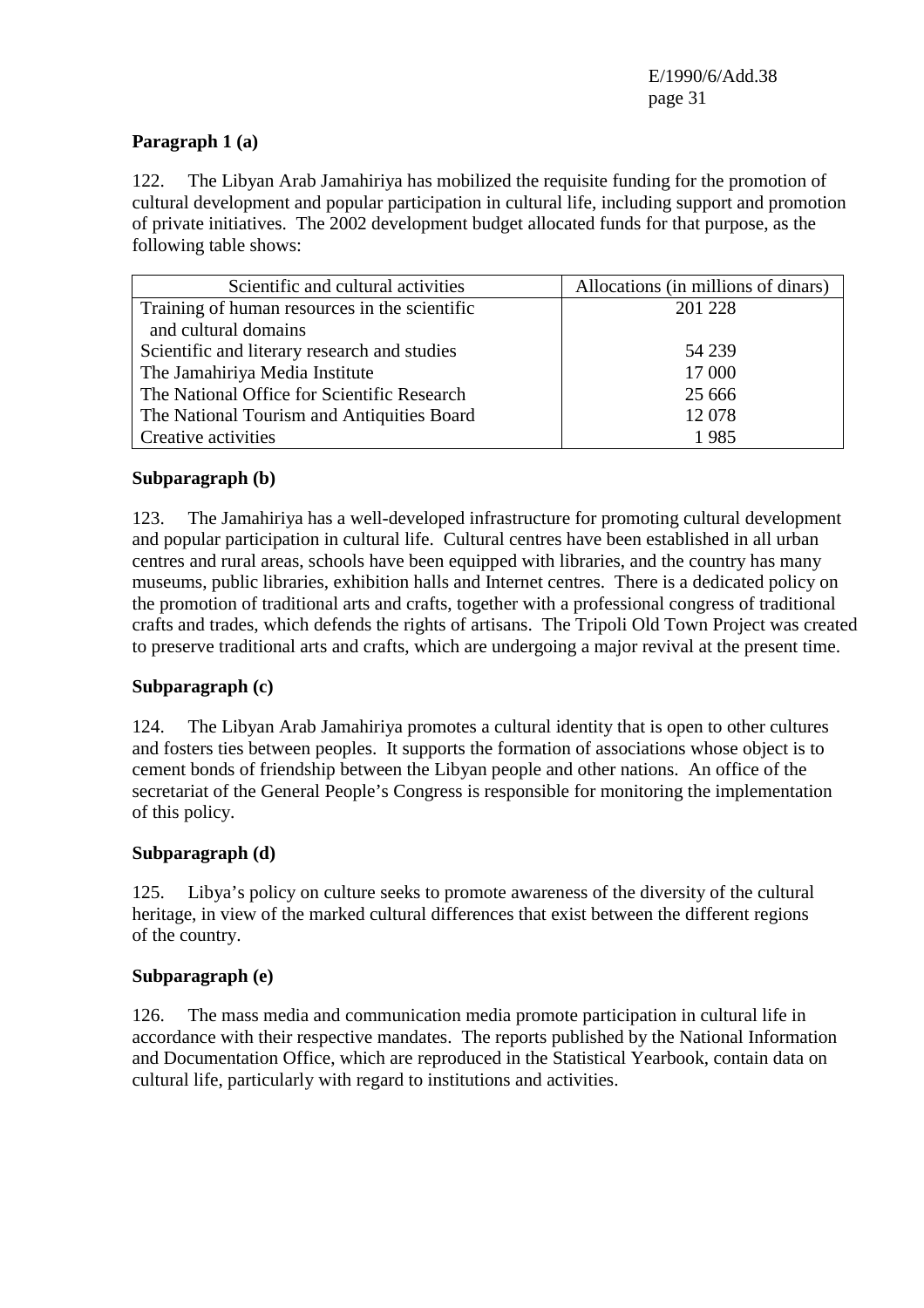## **Subparagraph (f)**

127. Libya's cultural heritage, a part of mankind's heritage, is preserved and presented at Tripoli Museum, which domestic visitors and foreign tourists can visit every day during official opening hours.

#### **Subparagraph (g)**

128. The answer to this question is provided in an earlier paragraph.

#### **Subparagraph (h)**

129. The Faculty of Arts and Music and its various branches provide an advanced education in the fields of culture and the arts.

#### **Subparagraph (i)**

130. Annual folk festivals are held and Sufi groups are encouraged to preserve the intellectual and religious heritage. Poetry, novel-writing, drawing, music and singing competitions are organized and support is lent to popular associations dedicated to the arts, literature and the cultural heritage in general.

131. With regard to difficulties encountered, we should like to mention phenomena such as the cultural invasion that has taken place, via satellite television, in the context of the globalization and expansion of the mass communication media.

#### **Paragraph 2 (a)**

132. The legislation in force emphasizes the necessity of ensuring the application of scientific progress for the benefit of everyone, particularly in the domains of health, education, industry, agriculture, fishing, animal raising, information and culture.

#### **Subparagraph (b)**

133. The National Information and Documentation Office, the National Office for Scientific Research, the Public Broadcasting Corporation and the National Committee for Science, Education and Culture disseminate information on scientific progress and promote scientific and cultural achievements. The Internet centres set up throughout the Jamahiriya allow those who are able to use the Internet to communicate with one another electronically. One hour's Internet access costs less than one half of a United States dollar.

#### **Subparagraph (c)**

134. The Libyan Penal Code prohibits the use of scientific and technical progress for purposes which are contrary to the enjoyment of all human rights, including the rights to life, health, personal freedom and privacy.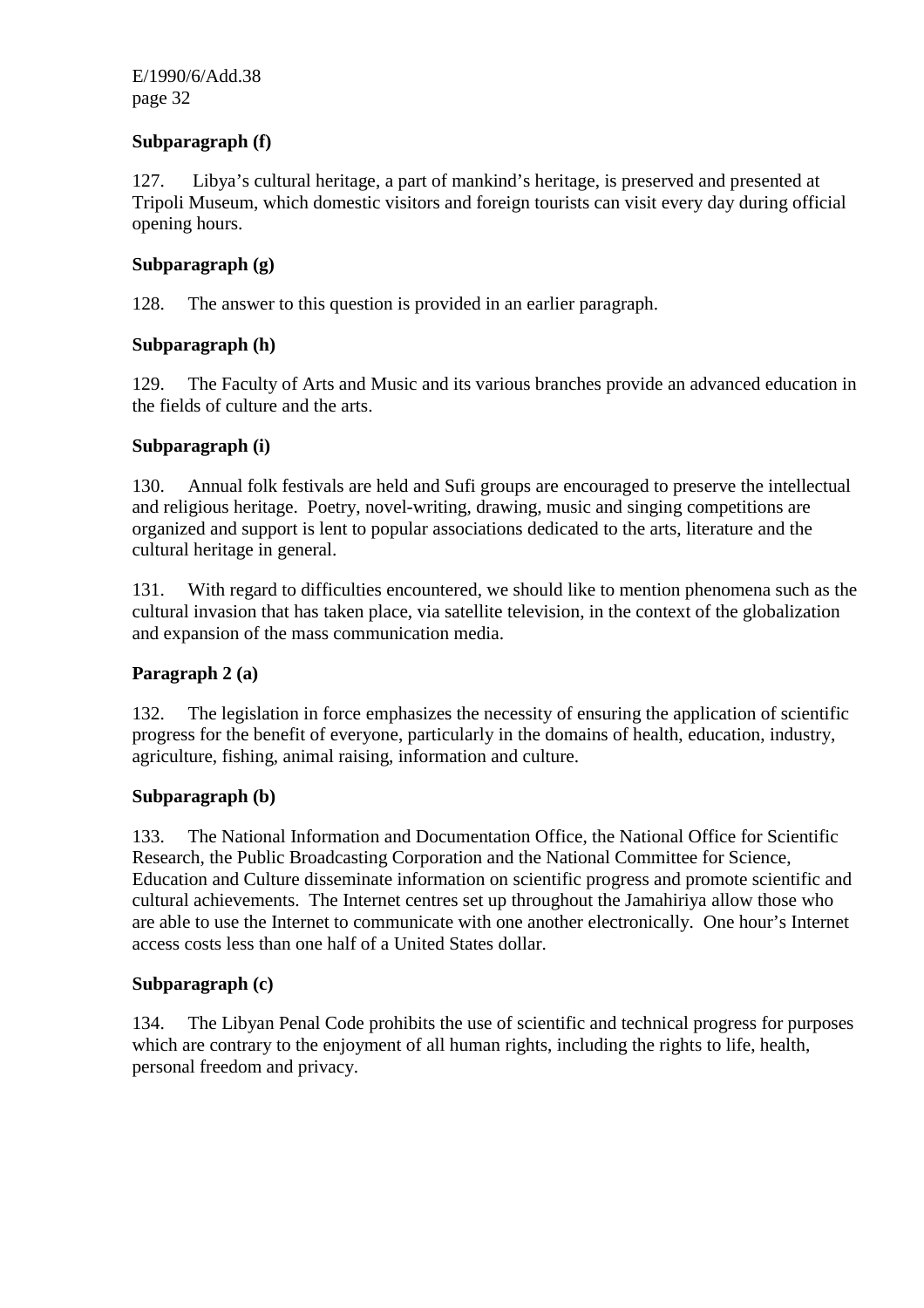## **Subparagraph (d)**

135. No restrictions are placed upon the exercise of this right, except in the event of a threat to national security or peace or where the rights of others may be violated.

136. The Libyan Arab Jamahiriya has taken steps to allocate the requisite funds and resources to improve the citizens' cultural life and preserve their cultural heritage and history. The 2002 budget allocated LD 201,228 million for human resources development, LD 54,239 million for research, LD 17,003 million for the Libyan Media Institute and its subsidiary organs, LD 25,666 million for the National Office for Scientific Research, and LD 12,078 million for the National Tourism and Antiquities Board.

137. The operating budgets of the National Tourism and Antiquities Board, the Jamahiriya's Media Institute and the National Office for Scientific Research amount respectively to LD 3 million, 1 million and 6 million. The amount of LD 1,985,000 is allocated to the Council for the Promotion of Culture, LD 1,515,000 is allocated to public radio (the Voice of Africa), LD 2,287,000 is allocated to the Libyan news agency (JANA), LD 28,001,000 is allocated to the Public Broadcasting Corporation, LD 700,000 is allocated to the Jamahiriya's Media Institute, LD 2,757,000 is allocated to the Department of Archaeology and LD 453,000 to the National Committee for Education, Science and Culture.

138. These funds are allocated to promote cultural development and popular participation in cultural life by expanding and diversifying support structures. At the same time, legislation has been enacted to guarantee cultural rights. For example, Act No. 3 of 1995, concerning the protection of antiquities, museums, old cities and historical buildings, was enacted to protect the world heritage sites present in Libya and prohibit all kinds of acts likely to cause them damage as defined in the Act. The National Tourism and Antiquities Board was established pursuant to Act No. 471 of 2000. Some of its personnel have investigative powers and are able to initiate prosecutions for offences under the Act. The Board carries out a full range of activities designed to develop and promote domestic and foreign tourism, teach citizens about their heritage and contribute to economic, social and cultural development.

139. Convinced that every individual is entitled to freely choose the knowledge that he or she would like to acquire and to benefit from his or her own creative powers, a special law has been enacted to protect intellectual property rights and prevent all kinds of fraud or abuse to which the authors of original literary, artistic or scientific works of any kind, mode of expression or purpose may fall victim. In implementation of that law, Decree No. 114 of 1985 was promulgated to introduce rules on creative writing, translation, editing and publication at universities and institutes of higher education. The Creative Writing, Translation, Editing and Publishing Regulation No. 348 of 1992 established guidelines for the protection of intellectual property rights. In order to encourage creative endeavour, the National Council for the Promotion of Culture was established to encourage citizens to express themselves in creative ways and develop their talents and to help particularly gifted persons with a view to raising general cultural standards. The Council organizes festivals and colloquia at different levels.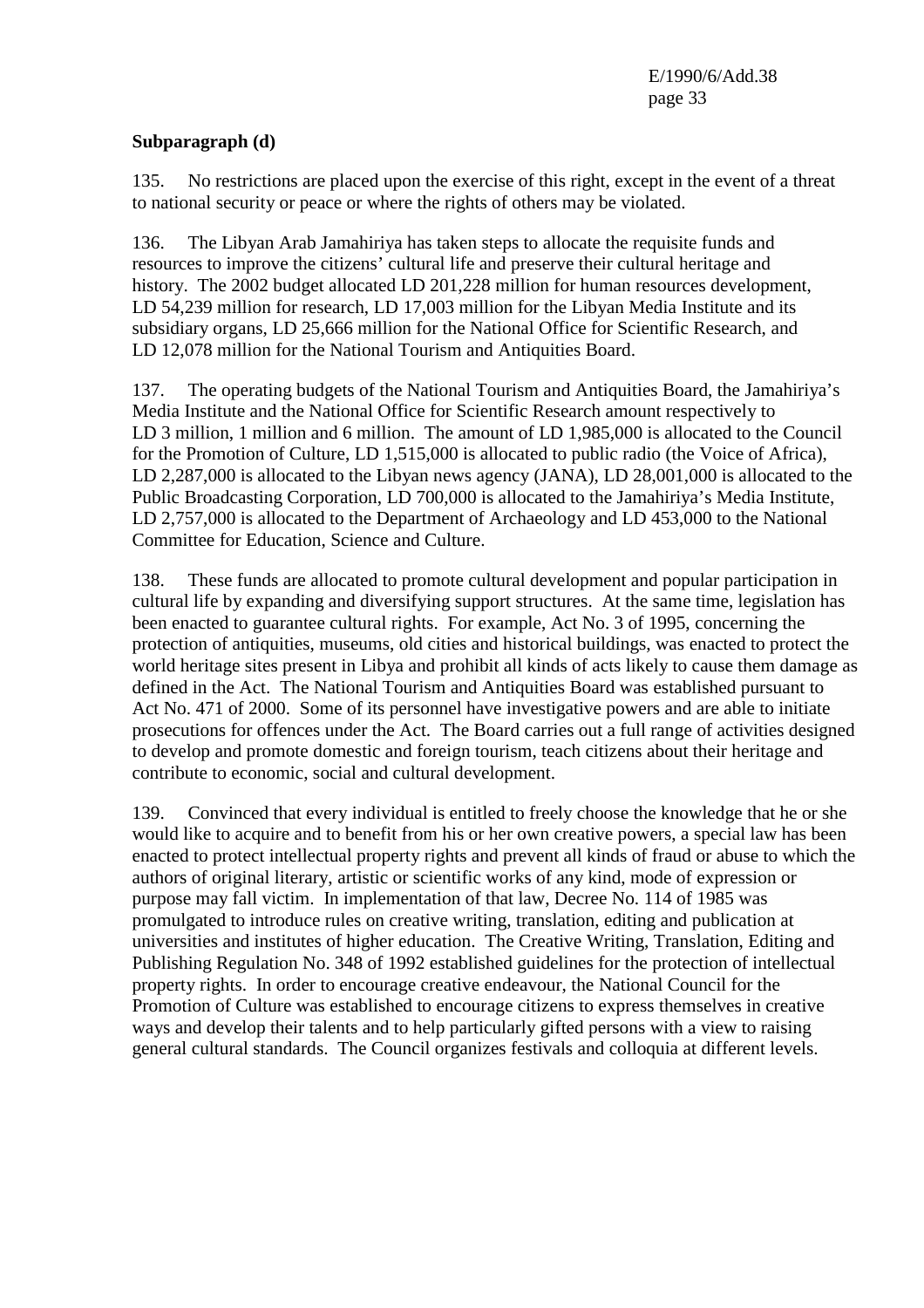140. One of the measures taken by the secretariat of the General People's Congress to raise cultural standards and foster native talent was the adoption of Decree No. 166 of 2002, concerning the reorganization of the Fund for the Promotion of Creative Works, which awards prizes and incentives for creative works of particular merit and sponsors artists and writers.

141. One of the key vectors of culture is the audio-visual media, which, as already mentioned, are allocated a huge budget to enable them to play their role in the diffusion of culture. These institutions include the Jamahiriya's Media Institute and the Public Broadcasting Corporation, which are no longer centralized, ever since the establishment of a number of local radio stations (Radio Tripoli, Radio Benghazi, Radio Al-Zawiya, Radio Jabal al-Gharbi, Radio Sirt, etc.). Local radio stations do their part to preserve the cultural identity of each region and increase awareness and enjoyment of the cultural heritage.

142. Another fundamental vector of contemporary culture is the print media, to which wide access is assured via the newspapers published by the National Press Authority and by private entities, associations or trade unions wishing to air their views, discuss contemporary issues and present their ideas. These newspapers include the Tripoli-based newspaper *Al-Shatt* (The Coast), the newspaper *Al-Masshad* (Panorama) which is the organ of the Tripoli Writers and Authors' Club, and *Al-Muntijun* (The Producers), *Al-Talib* (The Student), *Al-Mu`alim* (The Teacher) and *Al-Muhami* (The Lawyer). All these publications offer groups that are interested in culture the opportunity to express their views and communicate with one another.

143. There is a well-known saying in the Libyan Arab Jamahiriya that peoples only coalesce around their arts and cultural heritage. Accordingly, special-purpose centres have been established to give talented individuals the chance to develop their gifts. These centres include: the Jamal al-Din al-Miladi Centre for Music; the Centre for Fine Arts; the National Centre for Research into Arab Music; and the National Centre for Popular Arts. Numerous private associations, set up to preserve the cultural heritage and cultural identity, also have a positive part to play.

144. UNESCO is to be commended for the work it does to promote the cultural rights of peoples, including in the Libyan Arab Jamahiriya. The organization has helped Libya to preserve its antiquities, offering it the specialist advice and technical expertise that it needs. The establishment of the National Committee for Education, Science and Culture has done much to strengthen cooperation with that organization and with other relevant international organizations.

145. Conscious of the importance of the ties between the peoples of the world, the Libyan Arab Jamahiriya dispatches special representatives to strengthen relations and intensify cultural exchanges with host States. A total of 21 Libyan cultural centres are found in different parts of the world (16 in Africa). These centres disseminate culture and knowledge, teach Arabic and the precepts of Islam, and offer vocational training and computer courses.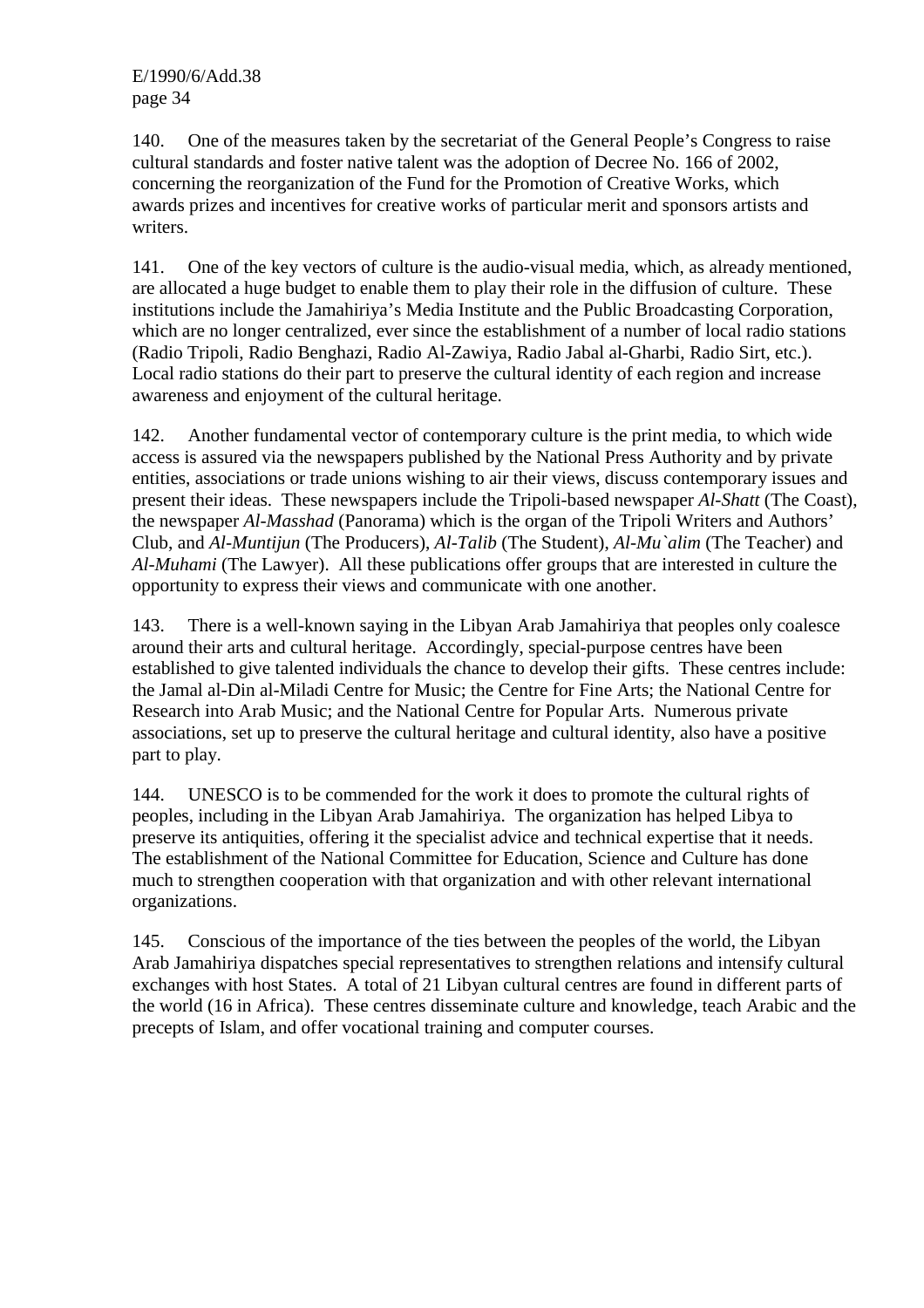#### **Notes**

**1** *Consolidated Arab Economic Report, 1998*.

**2** National Documentation and Information Office, *2002 Statistical Yearbook*, p. 28.

**3** *Source*: National Documentation and Information Office, *Human Development Report 1999*.

<sup>4</sup> See, in particular, the reports of the Committee of Experts on the implementation of International Labour Organization (ILO) conventions and recommendations.

<sup>5</sup> See the report of the Libyan Arab Jamahiriya on article 11 of the Convention on the Elimination of All Forms of Discrimination against Women.

<sup>6</sup> For further information, see the replies provided by the Libyan Arab Jamahiriya to the ILO Committee of Experts on 27 May 2000.

<sup>7</sup> For further information, see the replies which the Libyan Arab Jamahiriya submitted in 2000 to the Technical Committee on the observations made by the ILO Committee of Experts.

**8** United Nations Development Programme, *Human Development Report 2000*, p. 169, table 4 (Human Poverty).

**9** National Documentation and Information Office, *2002 Statistical Yearbook*.

**<sup>10</sup>** United Nations Development Programme, *Human Development Report 2000*, p. 158, table 1: Human Poverty Index.

**<sup>11</sup>** General People's Health and Health Insurance Committee, *Health and Social Services*, 1969 to 1999, p. 65.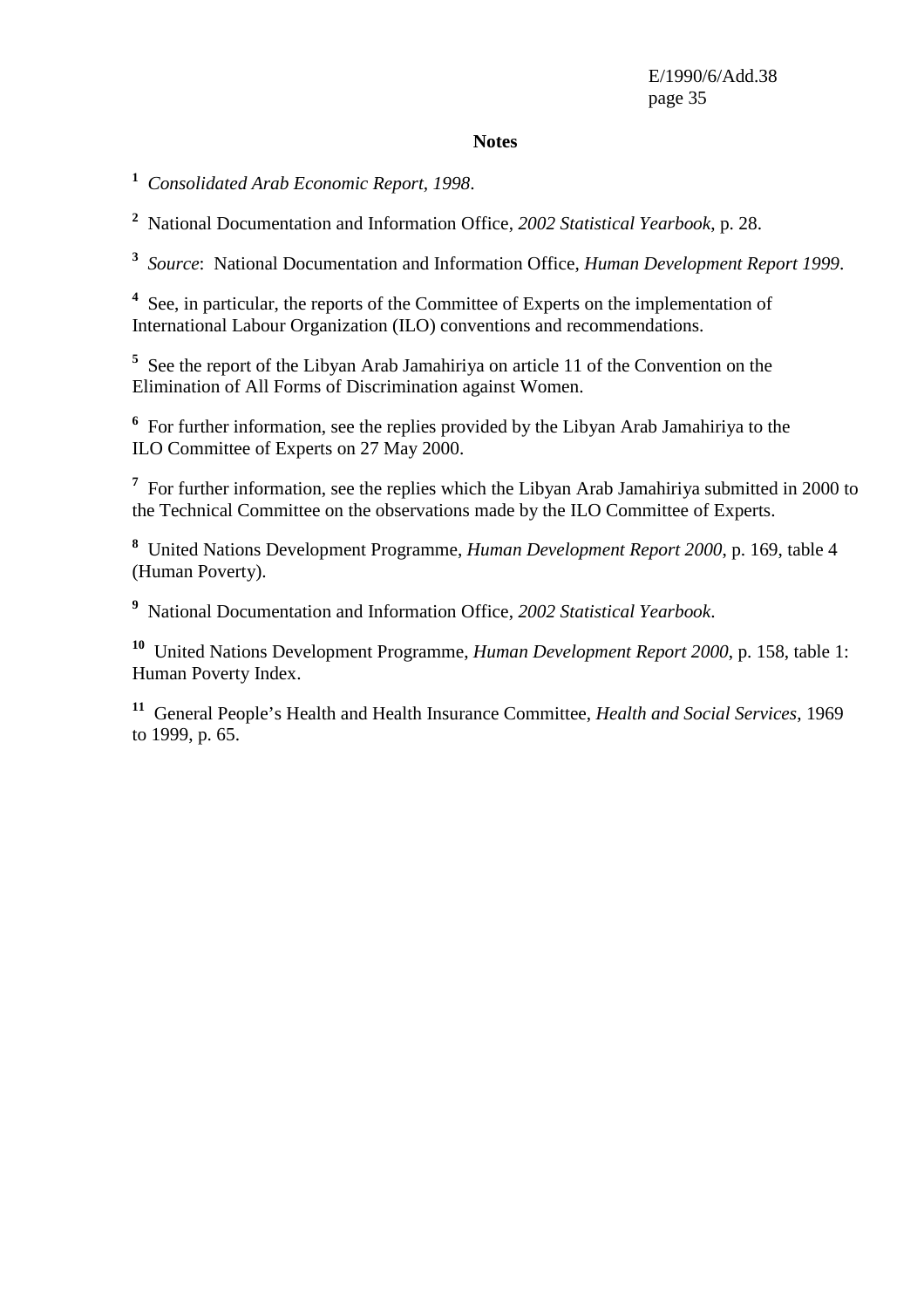#### **Sources used in the preparation of the report**

- 1. National Information and Documentation Office, *Human Development Report 1999*
- 2. National Information and Documentation Office, *2002 Statistical Yearbook*
- 3. General People's Committee for Education and Vocational Training, *National Report of the Great Jamahiriya on Education for All to the Year 2000*
- 4. General People's Committee for Education and Vocational Training, *Trends in Education and Training in the Jamahiriya*, 1969 to 1999
- 5. General People's Committee for Health and Social Security, *Thirty Years of Health and Social Services*, 1969 to 1999
- 6. Higher Committee for Childhood and UNICEF, extract from a comparative study of the Convention on the Rights of the Child and Libyan legislation
- 7. National Committee for Education, Science and Culture, *Trends in Education in the Great Jamahiriya* - a national report presented at the International Conference on Education, held at Geneva in 2001